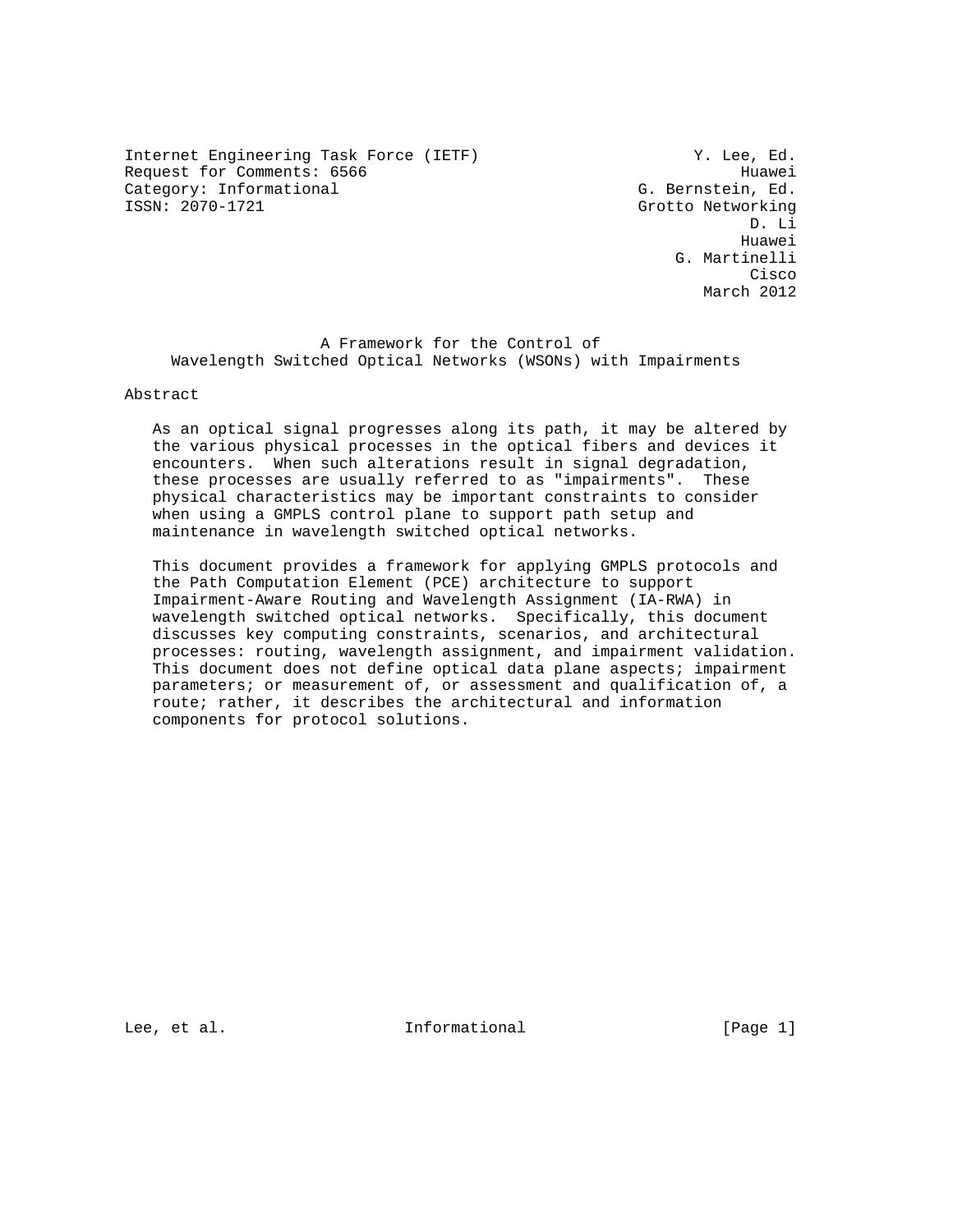Status of This Memo

 This document is not an Internet Standards Track specification; it is published for informational purposes.

 This document is a product of the Internet Engineering Task Force (IETF). It represents the consensus of the IETF community. It has received public review and has been approved for publication by the Internet Engineering Steering Group (IESG). Not all documents approved by the IESG are a candidate for any level of Internet Standard; see Section 2 of RFC 5741.

 Information about the current status of this document, any errata, and how to provide feedback on it may be obtained at http://www.rfc-editor.org/info/rfc6566.

Copyright Notice

 Copyright (c) 2012 IETF Trust and the persons identified as the document authors. All rights reserved.

 This document is subject to BCP 78 and the IETF Trust's Legal Provisions Relating to IETF Documents (http://trustee.ietf.org/license-info) in effect on the date of publication of this document. Please review these documents carefully, as they describe your rights and restrictions with respect to this document. Code Components extracted from this document must include Simplified BSD License text as described in Section 4.e of the Trust Legal Provisions and are provided without warranty as described in the Simplified BSD License.

Lee, et al. Informational [Page 2]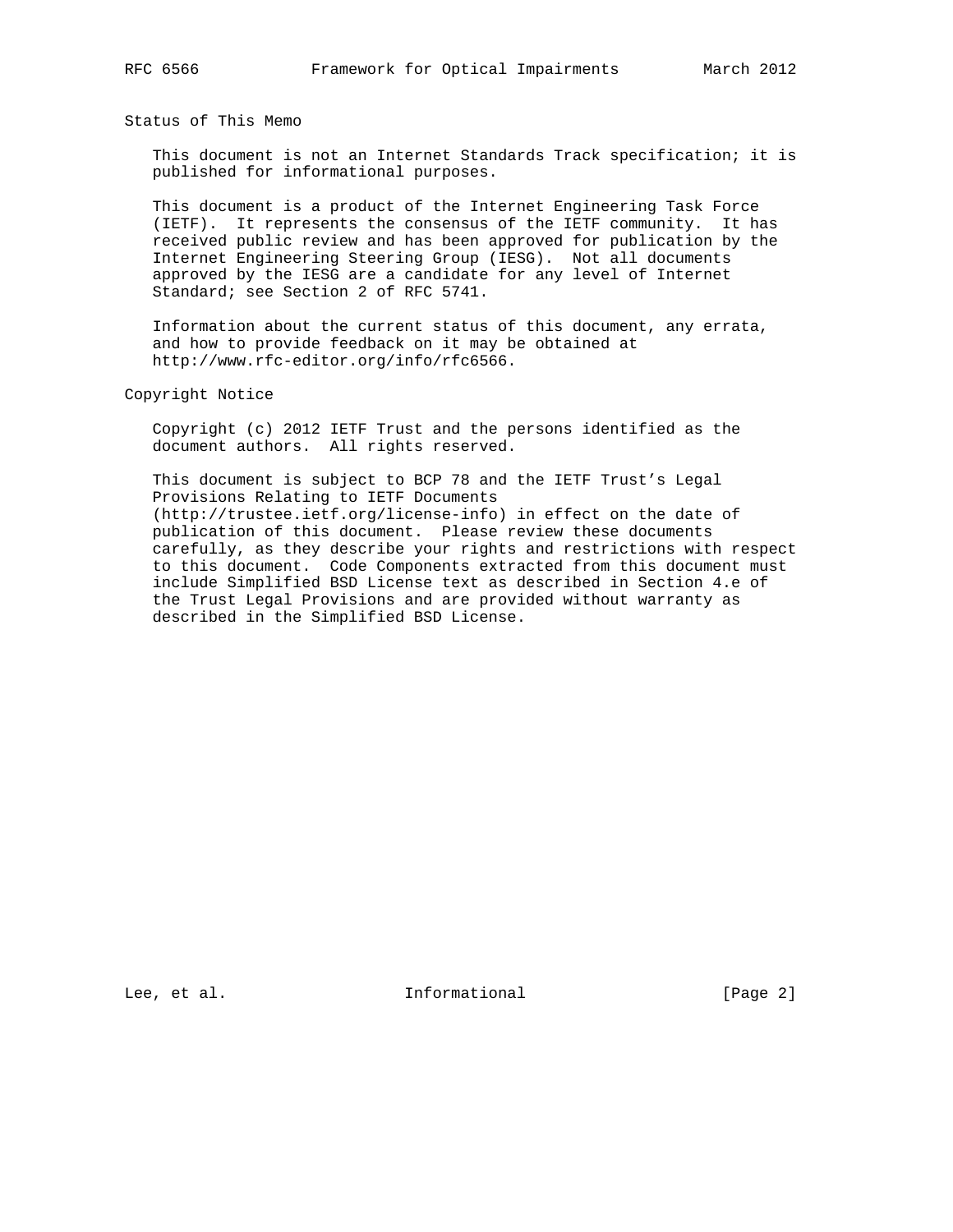| Table of Contents |  |
|-------------------|--|
|-------------------|--|

| 3.<br>4. Impairment-Aware Optical Path Computation 7<br>4.1. Optical Network Requirements and Constraints  8<br>4.1.1. Impairment-Aware Computation Scenarios  9<br>4.1.2. Impairment Computation and<br>Information-Sharing Constraints 10<br>4.1.3. Impairment Estimation Process 11 |  |
|----------------------------------------------------------------------------------------------------------------------------------------------------------------------------------------------------------------------------------------------------------------------------------------|--|
|                                                                                                                                                                                                                                                                                        |  |
|                                                                                                                                                                                                                                                                                        |  |
|                                                                                                                                                                                                                                                                                        |  |
|                                                                                                                                                                                                                                                                                        |  |
|                                                                                                                                                                                                                                                                                        |  |
|                                                                                                                                                                                                                                                                                        |  |
|                                                                                                                                                                                                                                                                                        |  |
|                                                                                                                                                                                                                                                                                        |  |
| 4.2. IA-RWA Computation and Control Plane Architectures 13                                                                                                                                                                                                                             |  |
| 4.2.1. Combined Routing, WA, and IV 15                                                                                                                                                                                                                                                 |  |
| 4.2.2. Separate Routing, WA, or IV 15                                                                                                                                                                                                                                                  |  |
| 4.2.3. Distributed WA and/or IV 16                                                                                                                                                                                                                                                     |  |
| 4.3. Mapping Network Requirements to Architectures 16                                                                                                                                                                                                                                  |  |
|                                                                                                                                                                                                                                                                                        |  |
| 5.1. Information Model for Impairments 19                                                                                                                                                                                                                                              |  |
|                                                                                                                                                                                                                                                                                        |  |
|                                                                                                                                                                                                                                                                                        |  |
|                                                                                                                                                                                                                                                                                        |  |
|                                                                                                                                                                                                                                                                                        |  |
|                                                                                                                                                                                                                                                                                        |  |
| 5.4.3. Approximate IA-RWA + Separate Detailed-IV 24                                                                                                                                                                                                                                    |  |
|                                                                                                                                                                                                                                                                                        |  |
|                                                                                                                                                                                                                                                                                        |  |
|                                                                                                                                                                                                                                                                                        |  |
|                                                                                                                                                                                                                                                                                        |  |
|                                                                                                                                                                                                                                                                                        |  |
|                                                                                                                                                                                                                                                                                        |  |

### 1. Introduction

 Wavelength Switched Optical Networks (WSONs) are constructed from subsystems that may include wavelength division multiplexed links, tunable transmitters and receivers, Reconfigurable Optical Add/Drop Multiplexers (ROADMs), wavelength converters, and electro-optical network elements. A WSON is a Wavelength Division Multiplexing (WDM)-based optical network in which switching is performed selectively based on the center wavelength of an optical signal.

 As an optical signal progresses along its path, it may be altered by the various physical processes in the optical fibers and devices it encounters. When such alterations result in signal degradation, these processes are usually referred to as "impairments". Optical impairments accumulate along the path (without 3R regeneration [G.680]) traversed by the signal. They are influenced by the type of fiber used, the types and placement of various optical devices, and

Lee, et al. 10 mm informational 100 mm informational [Page 3]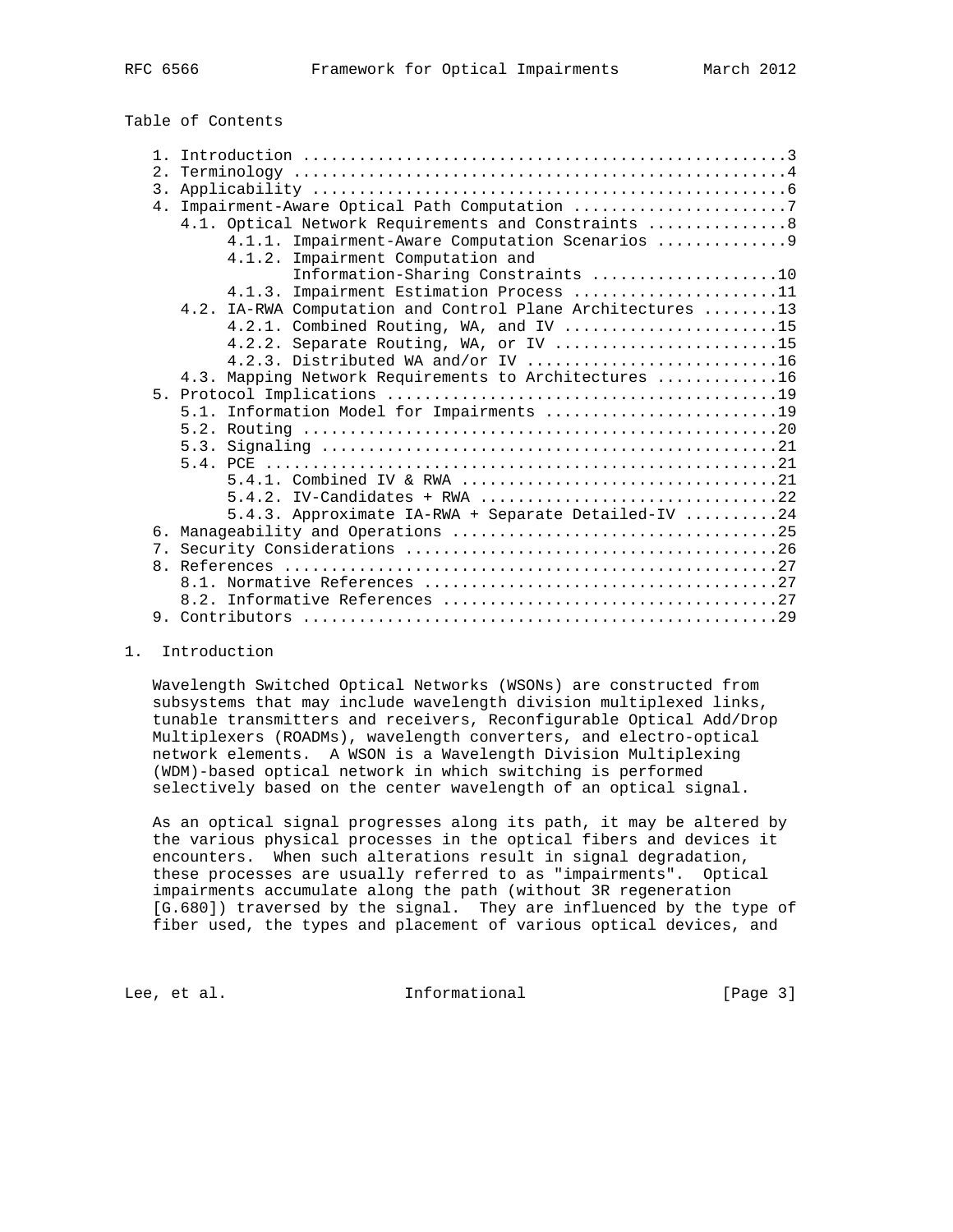the presence of other optical signals that may share a fiber segment along the signal's path. The degradation of the optical signals due to impairments can result in unacceptable bit error rates or even a complete failure to demodulate and/or detect the received signal.

 In order to provision an optical connection (an optical path) through a WSON, a combination of path continuity, resource availability, and impairment constraints must be met to determine viable and optimal paths through the network. The determination of appropriate paths is known as Impairment-Aware Routing and Wavelength Assignment (IA-RWA).

 Generalized Multi-Protocol Label Switching (GMPLS) [RFC3945] provides a set of control plane protocols that can be used to operate networks ranging from packet switch capable networks to those networks that use time division multiplexing and WDM. The Path Computation Element (PCE) architecture [RFC4655] defines functional computation components that can be used in cooperation with the GMPLS control plane to compute and suggest appropriate paths. [RFC4054] provides an overview of optical impairments and their routing (path selection) implications for GMPLS. This document uses [G.680] and other ITU-T Recommendations as references for the optical data plane aspects.

 This document provides a framework for applying GMPLS protocols and the PCE architecture to the control and operation of IA-RWA for WSONs. To aid in this evaluation, this document provides an overview of the subsystems and processes that comprise WSONs and describes IA-RWA models based on the corresponding ITU-T Recommendations, so that the information requirements for use by GMPLS and PCE systems can be identified. This work will facilitate the development of protocol extensions in support of IA-RWA within the GMPLS and PCE protocol families.

- 2. Terminology
	- ADM: Add/Drop Multiplexer. An optical device used in WDM networks and composed of one or more line side ports and, typically, many tributary ports.
	- Black Links: Black links refer to tributary interfaces where only link characteristics are defined. This approach enables transverse compatibility at the single-channel point using a direct wavelength-multiplexing configuration.

CWDM: Coarse Wavelength Division Multiplexing

DGD: Differential Group Delay

DWDM: Dense Wavelength Division Multiplexing

Lee, et al. 10 methormational [Page 4]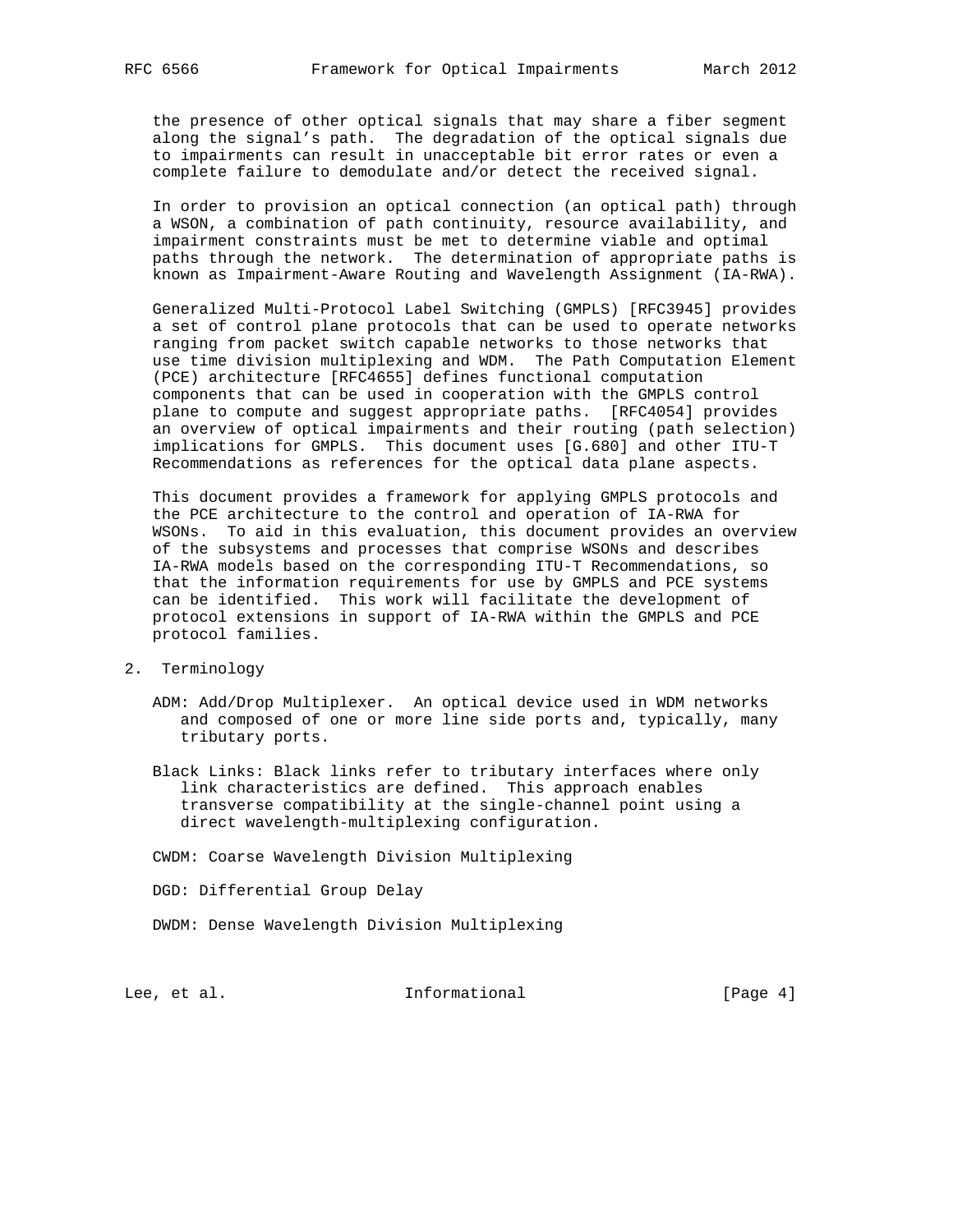FOADM: Fixed Optical Add/Drop Multiplexer

GMPLS: Generalized Multi-Protocol Label Switching

IA-RWA: Impairment-Aware Routing and Wavelength Assignment

 Line Side: In a WDM system, line side ports and links typically can carry the full multiplex of wavelength signals, as compared to tributary (add or drop ports), which typically carry a few (typically one) wavelength signals.

NEs: Network Elements

OADMs: Optical Add/Drop Multiplexers

OSNR: Optical Signal-to-Noise Ratio

- OXC: Optical Cross-Connect. An optical switching element in which a signal on any input port can reach any output port.
- PCC: Path Computation Client. Any client application requesting that a path computation be performed by the Path Computation Element.
- PCE: Path Computation Element. An entity (component, application, or network node) that is capable of computing a network path or route based on a network graph and application of computational constraints.
- PCEP: PCE Communication Protocol. The communication protocol between a Path Computation Client and Path Computation Element.

PXC: Photonic Cross-Connect

- Q-Factor: The Q-factor provides a qualitative description of the receiver performance. It is a function of the optical signal-to noise ratio. The Q-factor suggests the minimum SNR (Signal-to- Noise Ratio) required to obtain a specific bit error rate (BER) for a given signal.
- ROADM: Reconfigurable Optical Add/Drop Multiplexer. A wavelength selective switching element featuring input and output line side ports as well as add/drop tributary ports.

RWA: Routing and Wavelength Assignment

 Transparent Network: A Wavelength Switched Optical Network that does not contain regenerators or wavelength converters.

Lee, et al. 1nformational [Page 5]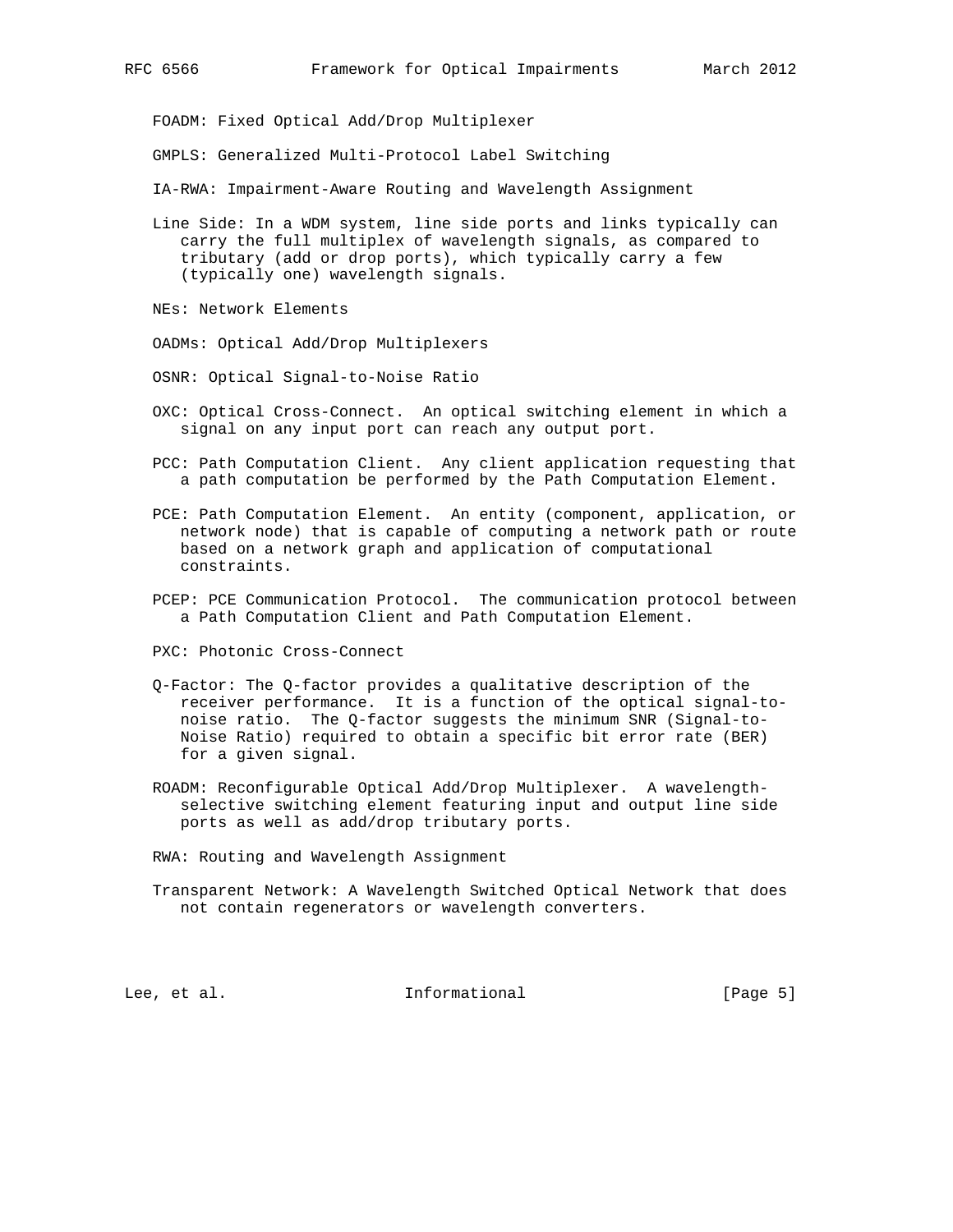- Translucent Network: A Wavelength Switched Optical Network that is predominantly transparent but may also contain limited numbers of regenerators and/or wavelength converters.
- Tributary: A link or port on a WDM system that can carry significantly less than the full multiplex of wavelength signals found on the line side links/ports. Typical tributary ports are the add and drop ports on an ADM, and these support only a single wavelength channel.
- Wavelength Conversion/Converters: The process of converting an information-bearing optical signal centered at a given wavelength to information with "equivalent" content centered at a different wavelength. Wavelength conversion can be implemented via an optical-electronic-optical (OEO) process or via a strictly optical process.

WDM: Wavelength Division Multiplexing

- Wavelength Switched Optical Networks (WSONs): WDM-based optical networks in which switching is performed selectively based on the center wavelength of an optical signal.
- 3. Applicability

 There are deployment scenarios for WSONs where not all possible paths will yield suitable signal quality. There are multiple reasons; below is a non-exhaustive list of examples:

- o WSONs are evolving and are using multi-degree optical cross connects in such a way that network topologies are changing from rings (and interconnected rings) to general mesh. Adding network equipment such as amplifiers or regenerators to ensure that all paths are feasible leads to an over-provisioned network. Indeed, even with over-provisioning, the network could still have some infeasible paths.
- o Within a given network, the optical physical interface may change over the network's life; e.g., the optical interfaces might be upgraded to higher bitrates. Such changes could result in paths being unsuitable for the optical signal. Moreover, the optical physical interfaces are typically provisioned at various stages of the network's life span, as needed, by traffic demands.
- o There are cases where a network is upgraded by adding new optical cross-connects to increase network flexibility. In such cases, existing paths will have their feasibility modified while new paths will need to have their feasibility assessed.

Lee, et al. 10 mm informational 100 mm informational [Page 6]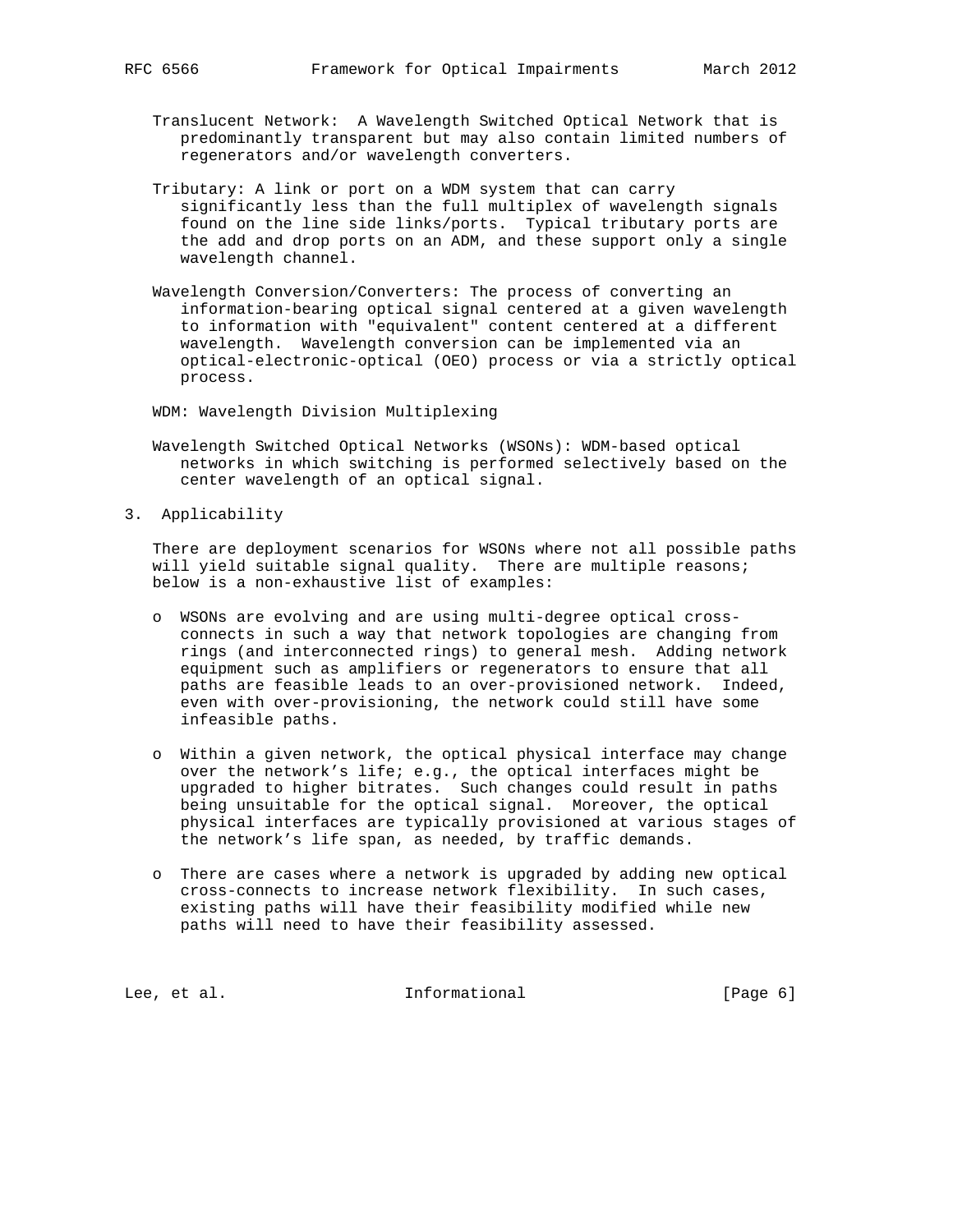o With the recent bitrate increases from 10G to 40G and 100G over a single wavelength, WSONs will likely be operated with a mix of wavelengths at different bitrates. This operational scenario will impose impairment constraints due to different physical behavior of different bitrates and associated modulation formats.

 Not having an impairment-aware control plane for such networks will require a more complex network design phase that needs to take into account the evolving network status in terms of equipment and traffic at the beginning stage. In addition, network operations such as path establishment will require significant pre-design via non-control plane processes, resulting in significantly slower network provisioning.

 It should be highlighted that the impact of impairments and use in determination of path viability is not sufficiently well established for general applicability [G.680]; it will depend on network implementations. The use of an impairment-aware control plane, and the set of information distributed, will need to be evaluated on a case-by-case scenario.

4. Impairment-Aware Optical Path Computation

 The basic criterion for path selection is whether one can successfully transmit the signal from a transmitter to a receiver within a prescribed error tolerance, usually specified as a maximum permissible BER. This generally depends on the nature of the signal transmitted between the sender and receiver and the nature of the communications channel between the sender and receiver. The optical path utilized (along with the wavelength) determines the communications channel.

 The optical impairments incurred by the signal along the fiber and at each optical network element along the path determine whether the BER performance or any other measure of signal quality can be met for a signal on a particular end-to-end path.

 Impairment-aware path calculation also needs to take into account when regeneration is used along the path. [RFC6163] provides background on the concept of optical translucent networks that contain transparent elements and electro-optical elements such as OEO regenerations. In such networks, a generic light path can go through a number of regeneration points.

Lee, et al. 10 mm informational 100 mm informational [Page 7]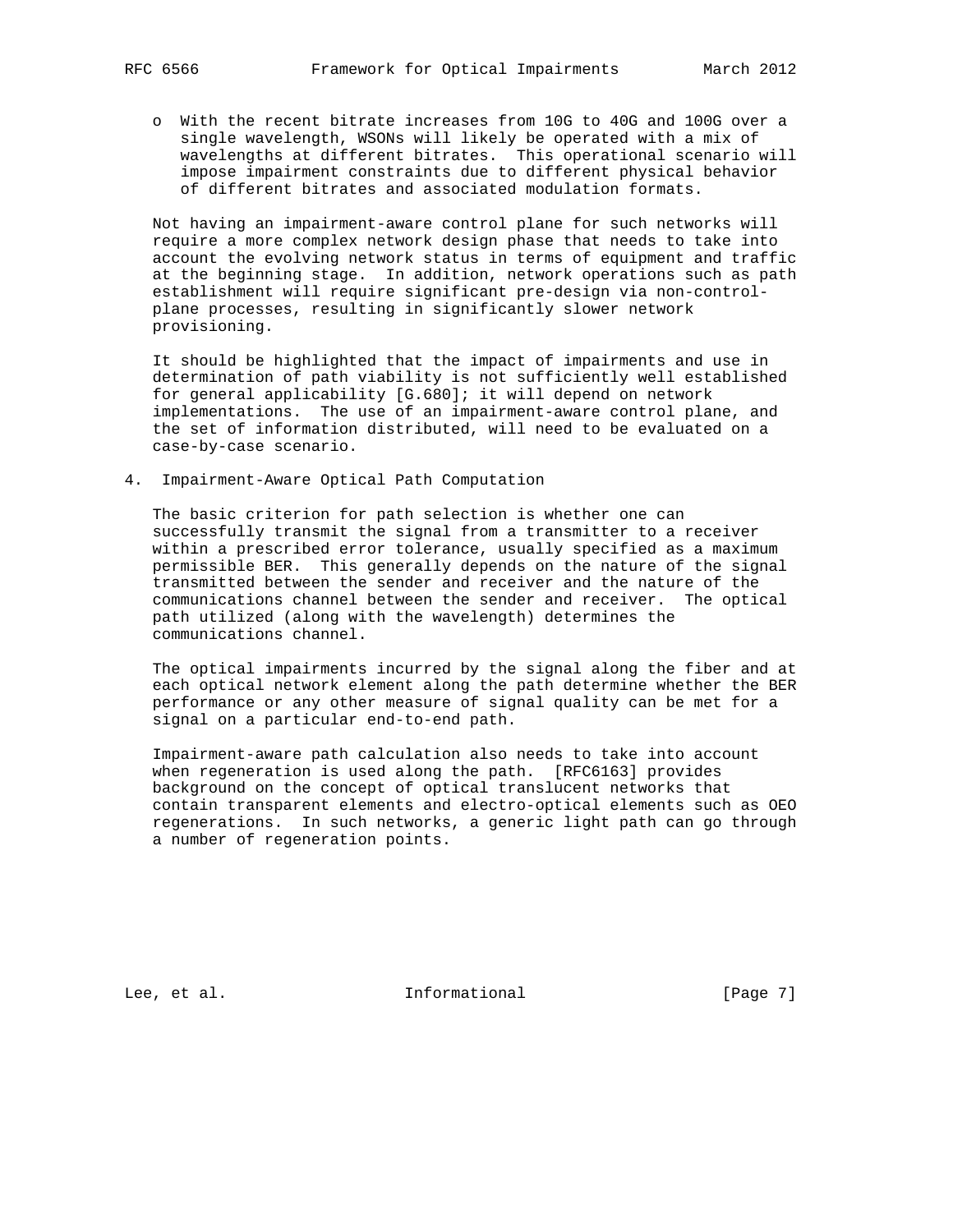Regeneration points could happen for two reasons:

- (i) Wavelength conversion is performed in order to assist RWA in avoiding wavelength blocking. This is the impairment-free case covered by [RFC6163].
- (ii) The optical signal without regeneration would be too degraded to meet end-to-end BER requirements. This is the case when RWA takes into consideration impairment estimation covered by this document.

 In the latter case, an optical path can be seen as a set of transparent segments. The calculation of optical impairments needs to be reset at each regeneration point so each transparent segment will have its own impairment evaluation.

 +---+ +----+ +----+ +-----+ +----+ +---+ | I |----| N1 |---| N2 |-----| REG |-----| N3 |----| E | +---+ +----+ +----+ +-----+ +----+ +---+ |<----------------------------->|<-------------------->| Segment 1 Segment 2

Figure 1. Optical Path as a Set of Transparent Segments

 For example, Figure 1 represents an optical path from node I to node E with a regeneration point, REG, in between. This is feasible from an impairment validation perspective if both segments (I, N1, N2, REG) and (REG, N3, E) are feasible.

4.1. Optical Network Requirements and Constraints

 This section examines the various optical network requirements and constraints under which an impairment-aware optical control plane may have to operate. These requirements and constraints motivate the IA-RWA architectural alternatives presented in Section 4.2. Different optical network contexts can be broken into two main criteria: (a) the accuracy required in the estimation of impairment effects and (b) the constraints on the impairment estimation computation and/or sharing of impairment information.

Lee, et al. Informational [Page 8]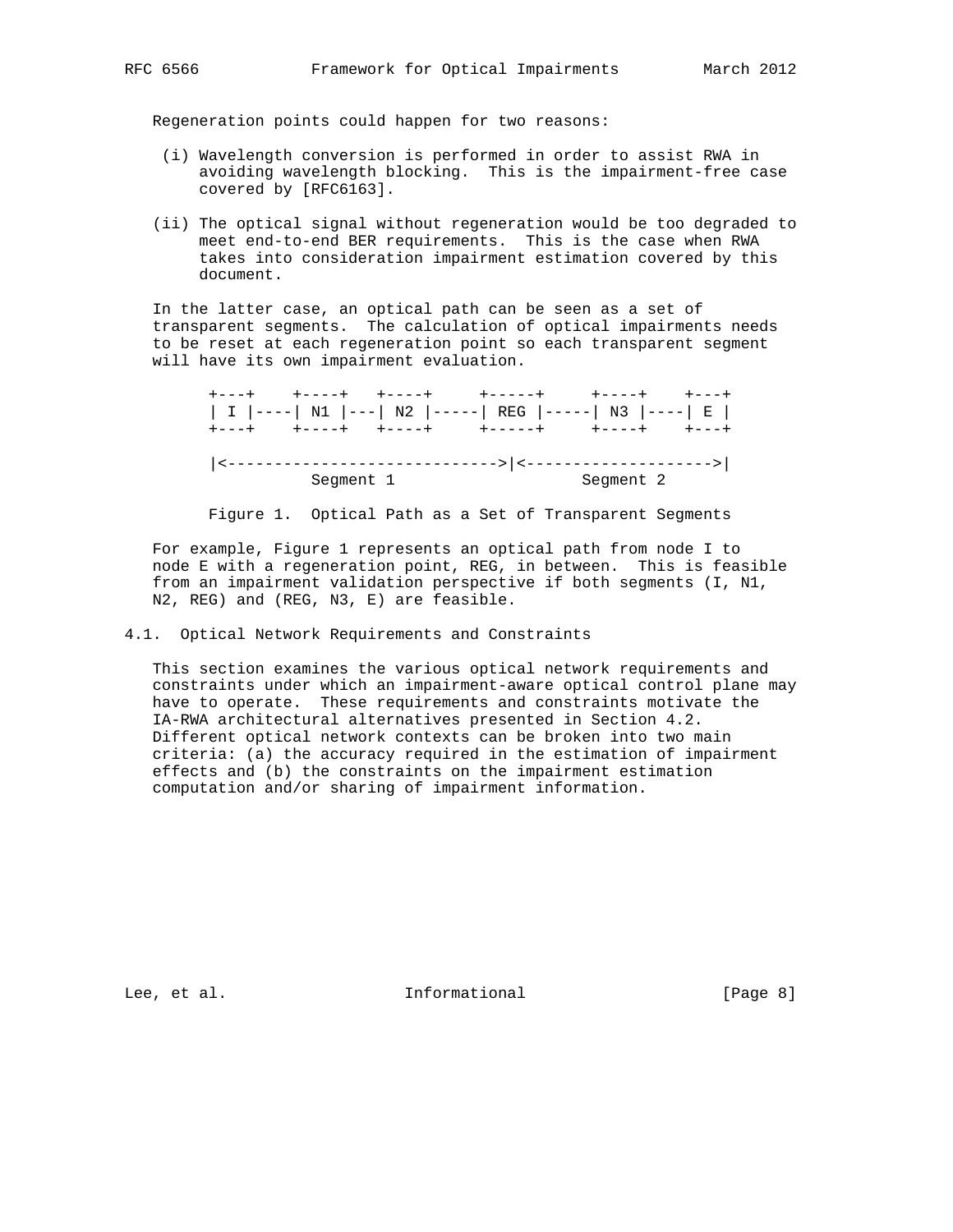## 4.1.1. Impairment-Aware Computation Scenarios

A. No Concern for Impairments or Wavelength Continuity Constraints

 This situation is covered by existing GMPLS with local wavelength (label) assignment.

B. No Concern for Impairments, but Wavelength Continuity Constraints

 This situation is applicable to networks designed such that every possible path is valid for the signal types permitted on the network. In this case, impairments are only taken into account during network design; after that -- for example, during optical path computation -- they can be ignored. This is the case discussed in [RFC6163] where impairments may be ignored by the control plane and only optical parameters related to signal compatibility are considered.

C. Approximated Impairment Estimation

 This situation is applicable to networks in which impairment effects need to be considered but where there is a sufficient margin such that impairment effects can be estimated via such approximation techniques as link budgets and dispersion [G.680] [G.Sup39]. The viability of optical paths for a particular class of signals can be estimated using well-defined approximation techniques [G.680] [G.Sup39]. This is generally known as the linear case, where only linear effects are taken into account. Note that adding or removing an optical signal on the path should not render any of the existing signals in the network non-viable. For example, one form of non-viability is the occurrence in existing links of transients of sufficient magnitude to impact the BER of existing signals.

 Much work at ITU-T has gone into developing impairment models at this level and at more detailed levels. Impairment characterization of network elements may be used to calculate which paths are conformant with a specified BER for a particular signal type. In such a case, the impairment-aware (IA) path computation can be combined with the RWA process to permit more optimal IA-RWA computations. Note that the IA path computation may also take place in a separate entity, i.e., a PCE.

Lee, et al. Informational [Page 9]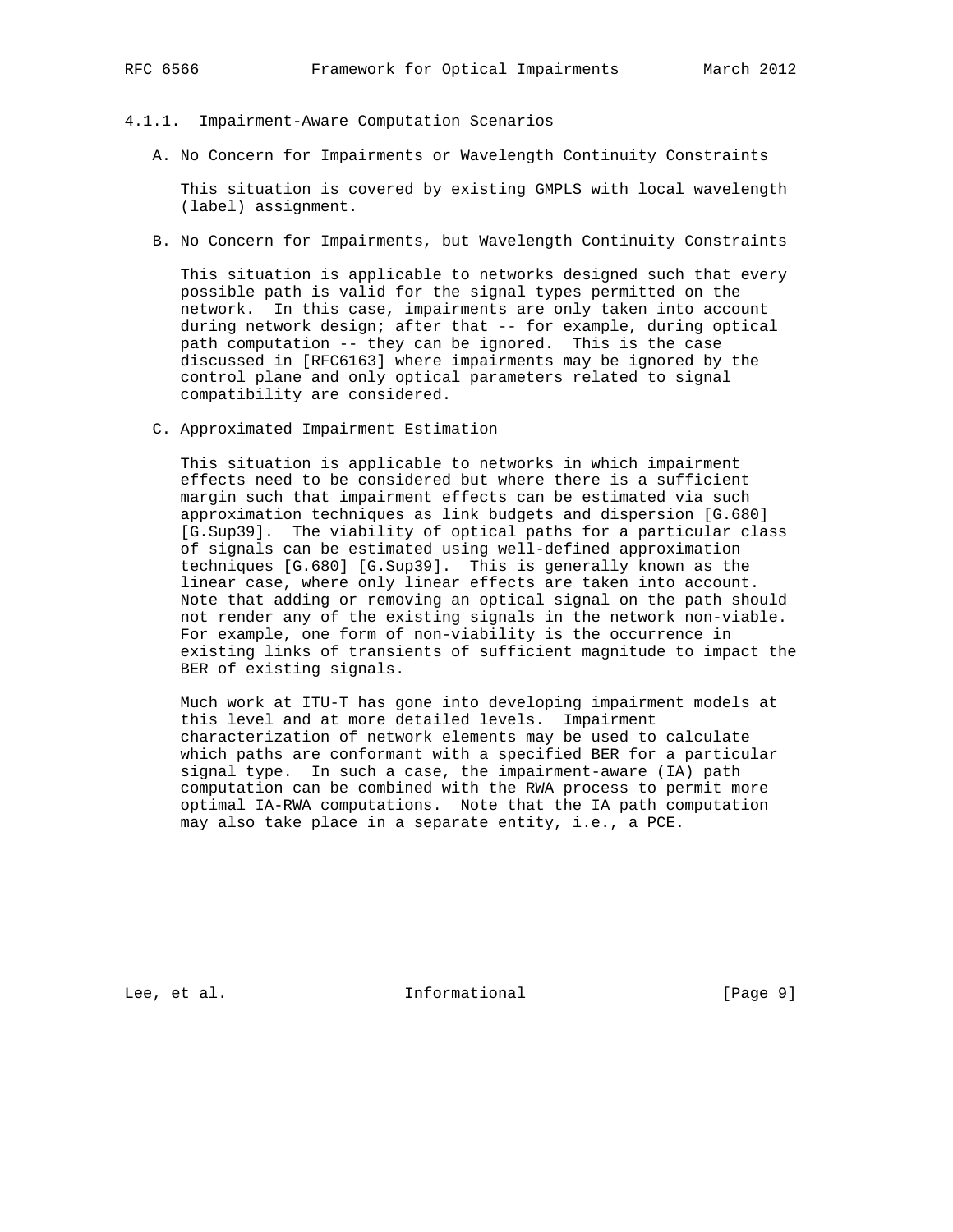## D. Accurate Impairment Computation

 This situation is applicable to networks in which impairment effects must be more accurately computed. For these networks, a full computation and evaluation of the impact to any existing paths need to be performed prior to the addition of a new path. Currently, no impairment models are available from ITU-T, and this scenario is outside the scope of this document.

# 4.1.2. Impairment Computation and Information-Sharing Constraints

 In GMPLS, information used for path computation is standardized for distribution amongst the elements participating in the control plane, and any appropriately equipped PCE can perform path computation. For optical systems, this may not be possible. This is typically due to only portions of an optical system being subject to standardization. In ITU-T Recommendations [G.698.1] and [G.698.2], which specify single-channel interfaces to multi-channel DWDM systems, only the single-channel interfaces (transmit and receive) are specified, while the multi-channel links are not standardized. These DWDM links are referred to as "black links", since their details are not generally available. However, note that the overall impact of a black link at the single-channel interface points is limited by [G.698.1] and [G.698.2].

 Typically, a vendor might use proprietary impairment models for DWDM spans in order to estimate the validity of optical paths. For example, models of optical nonlinearities are not currently standardized. Vendors may also choose not to publish impairment details for links or a set of network elements, in order not to divulge their optical system designs.

 In general, the impairment estimation/validation of an optical path for optical networks with black links in the path could not be performed by a general-purpose IA computation entity, since it would not have access to or understand the black-link impairment parameters. However, impairment estimation (optical path validation) could be performed by a vendor-specific IA computation entity. Such a vendor-specific IA computation entity could utilize standardized impairment information imported from other network elements in these proprietary computations.

 In the following, the term "black links" will be used to describe these computation and information-sharing constraints in optical networks. From the control plane perspective, the following options are considered:

Lee, et al. 10 mm informational [Page 10]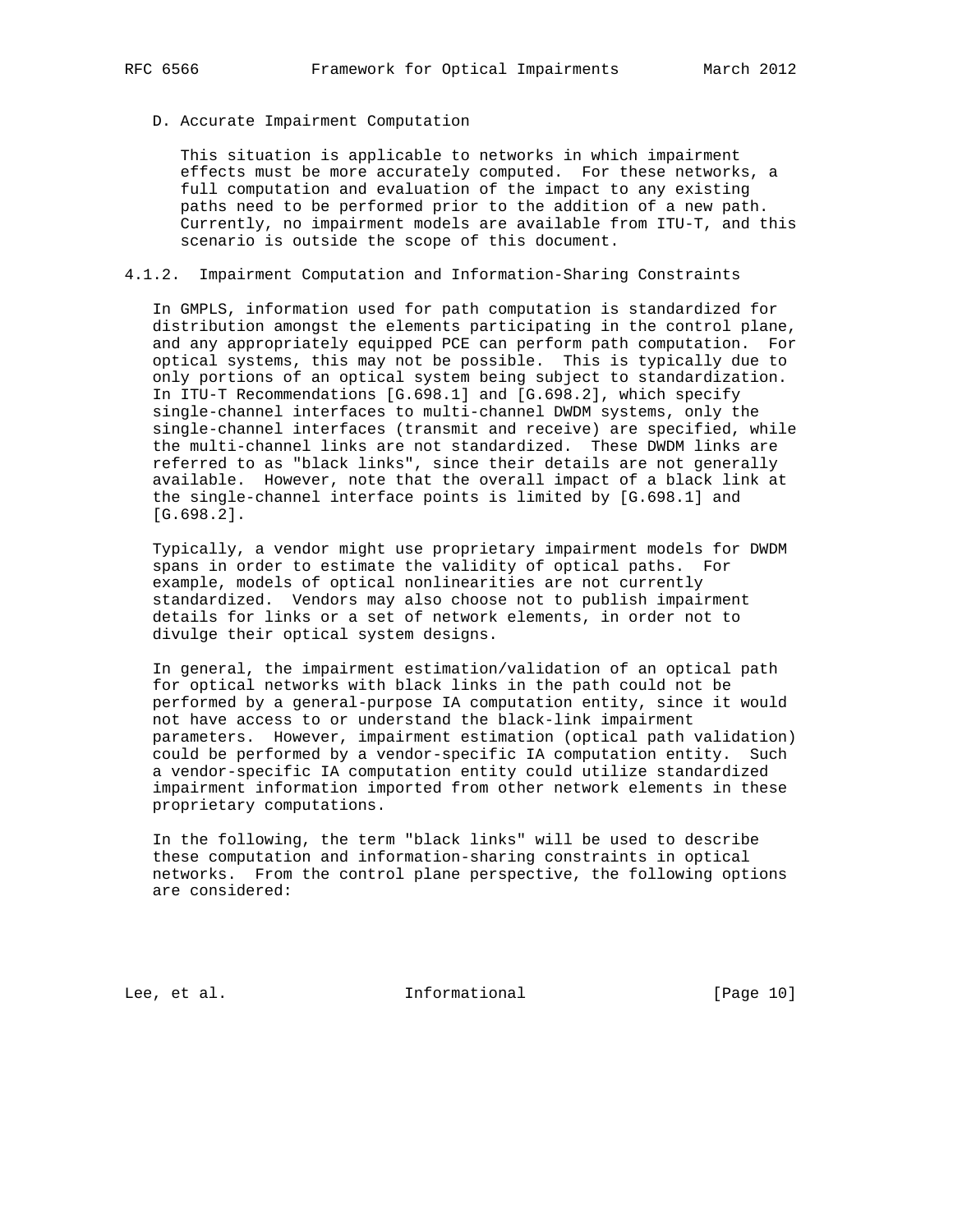- 1. The authority in control of the black links can furnish a list of all viable paths between all viable node pairs to a computation entity. This information would be particularly useful as an input to RWA optimization to be performed by another computation entity. The difficulty here is that such a list of paths, along with any wavelength constraints, could get unmanageably large as the size of the network increases.
- 2. The authority in control of the black links could provide a PCE-like entity a list of viable paths/wavelengths between two requested nodes. This is useful as an input to RWA optimizations and can reduce the scaling issue previously mentioned. Such a PCE-like entity would not need to perform a full RWA computation; i.e., it would not need to take into account current wavelength availability on links. Such an approach may require PCEP extensions for both the request and response information.
- 3. The authority in control of the black links provides a PCE that performs full IA-RWA services. The difficulty here is that this option requires the one authority to also become the sole source of all RWA optimization algorithms.

 In all of the above cases, it would be the responsibility of the authority in control of the black links to import the shared impairment information from the other NEs via the control plane or other means as necessary.

4.1.3. Impairment Estimation Process

 The impairment estimation process can be modeled through the following functional blocks. These blocks are independent of any control plane architecture; that is, they can be implemented by the same or by different control plane functions, as detailed in the following sections.

Lee, et al. 10. Informational [Page 11]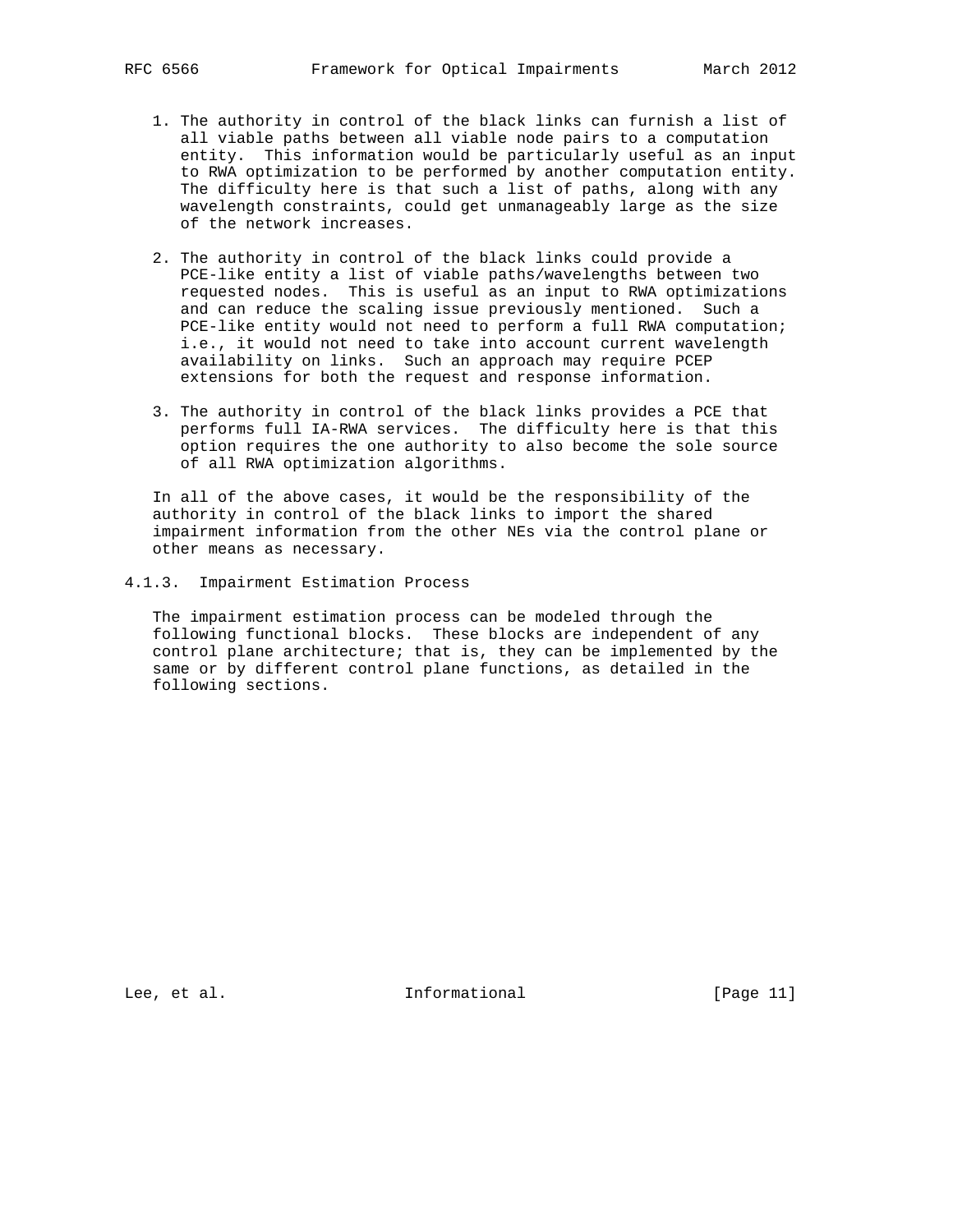

 Starting from the functional block on the left, the optical interface represents where the optical signal is transmitted or received and defines the properties at the path endpoints. Even the impairment free case, such as scenario B in Section 4.1.1, needs to consider a minimum set of interface characteristics. In such a case, only a few parameters used to assess the signal compatibility will be taken into account (see [RFC6163]). For the impairment-aware case, these parameters may be sufficient or not, depending on the accepted level of approximation (scenarios C and D). This functional block highlights the need to consider a set of interface parameters during the impairment validation process.

 The "Optical Impairment Path" block represents the types of impairments affecting a wavelength as it traverses the networks through links and nodes. In the case of a network where there are no impairments (scenario A), this block will not be present. Otherwise, this function must be implemented in some way via the control plane. Architectural alternatives to accomplish this are provided in Section 4.2. This block implementation (e.g., through routing, signaling, or a PCE) may influence the way the control plane distributes impairment information within the network.

 The last block implements the decision function for path feasibility. Depending on the IA level of approximation, this function can be more or less complex. For example, in the case of no IA approximation, only the signal class compatibility will be verified. In addition to a feasible/not-feasible result, it may be worthwhile for decision functions to consider the case in which paths would likely be feasible within some degree of confidence. The optical impairments

Lee, et al. 10 mm informational [Page 12]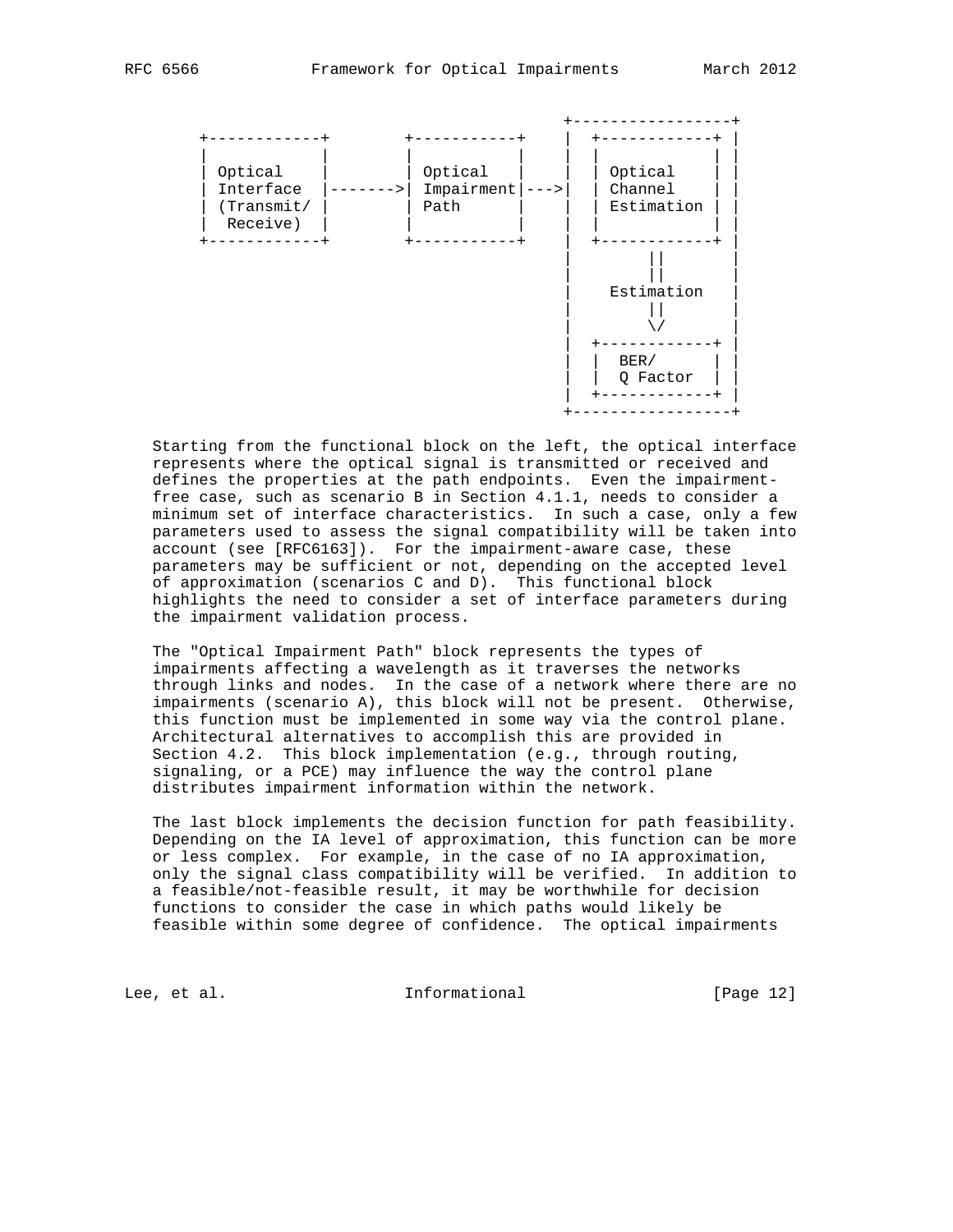are usually not fixed values, as they may vary within ranges of values according to the approach taken in the physical modeling (worst-case, statistical, or based on typical values). For example, the utilization of the worst-case value for each parameter within the impairment validation process may lead to marking some paths as not feasible, while they are very likely to be, in reality, feasible.

## 4.2. IA-RWA Computation and Control Plane Architectures

 From a control plane point of view, optical impairments are additional constraints to the impairment-free RWA process described in [RFC6163]. In IA-RWA, there are conceptually three general classes of processes to be considered: Routing (R), Wavelength Assignment (WA), and Impairment Validation (IV), i.e., estimation.

 Impairment validation may come in many forms and may be invoked at different levels of detail in the IA-RWA process. All of the variations of impairment validation discussed in this section are based on scenario C ("Approximated Impairment Estimation") as discussed in Section 4.1.1. From a process point of view, the following three forms of impairment validation will be considered:

o IV-Candidates

 In this case, an IV process furnishes a set of paths between two nodes along with any wavelength restrictions, such that the paths are valid with respect to optical impairments. These paths and wavelengths may not actually be available in the network, due to its current usage state. This set of paths could be returned in response to a request for a set of at most K valid paths between two specified nodes. Note that such a process never directly discloses optical impairment information. Note also that this case includes any paths between the source and destination that may have been "pre-validated".

 In this case, the control plane simply makes use of candidate paths but does not have any optical impairment information. Another option is when the path validity is assessed within the control plane. The following cases highlight this situation.

o IV-Approximate Verification

 Here, approximation methods are used to estimate the impairments experienced by a signal. Impairments are typically approximated by linear and/or statistical characteristics of individual or combined components and fibers along the signal path.

Lee, et al. 10 mm informational [Page 13]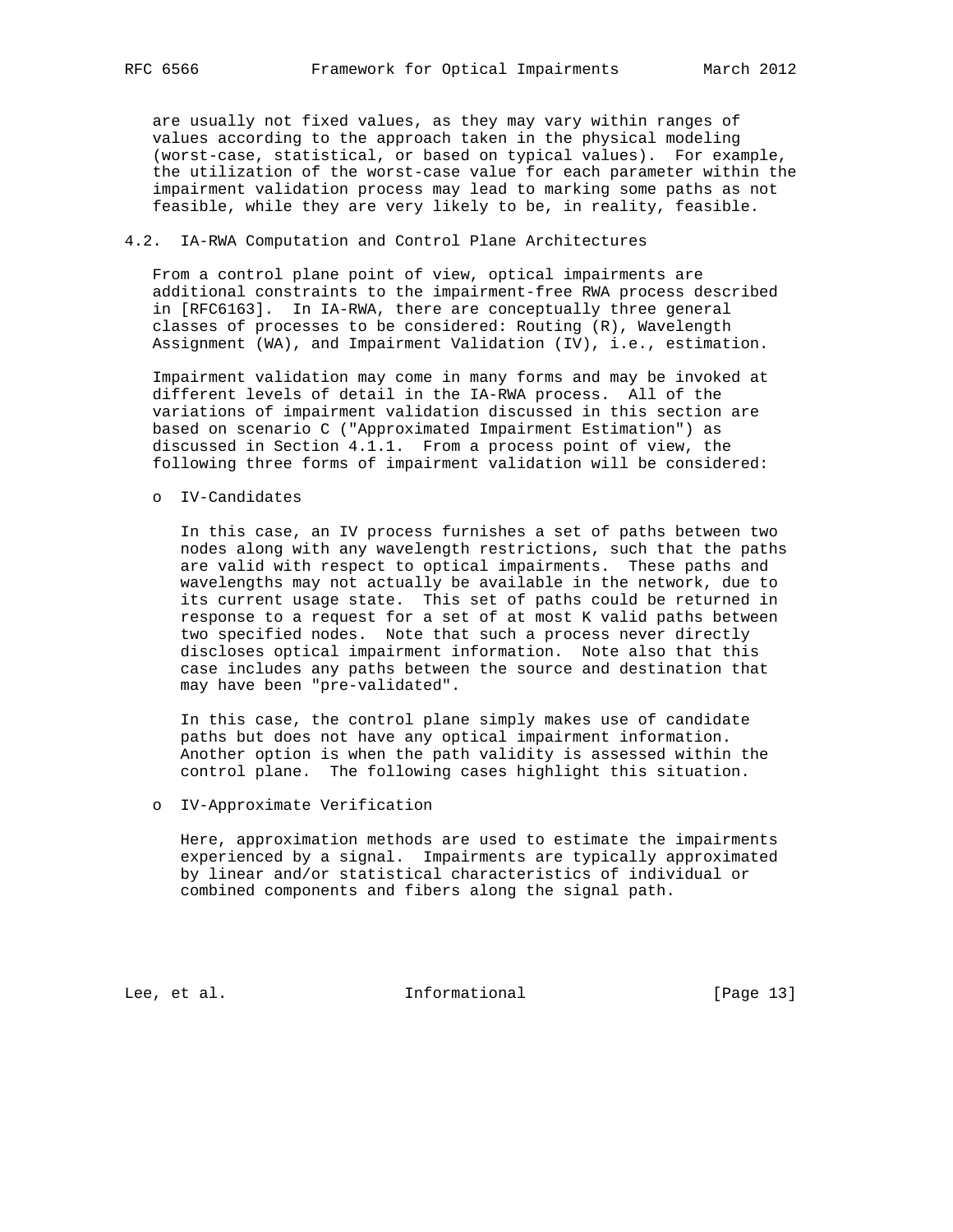# o IV-Detailed Verification

 In this case, an IV process is given a particular path and wavelength through an optical network and is asked to verify whether the overall quality objectives for the signal over this path can be met. Note that such a process never directly discloses optical impairment information.

 The next two cases refer to the way an impairment validation computation can be performed from a decision-making point of view.

o IV-Centralized

 In this case, impairments to a path are computed at a single entity. The information concerning impairments, however, may still be gathered from network elements. Depending on how information is gathered, this may put additional requirements on routing protocols. This topic will be detailed in later sections.

o IV-Distributed

 In the distributed IV process, approximate degradation measures such as OSNR, dispersion, DGD, etc., may be accumulated along the path via signaling. Each node on the path may already perform some part of the impairment computation (i.e., distributed). When the accumulated measures reach the destination node, a decision on the impairment validity of the path can be made. Note that such a process would entail revealing an individual network element's impairment information, but it does not generally require distributing optical parameters to the entire network.

 The control plane must not preclude the possibility of concurrently performing one or all of the above cases in the same network. For example, there could be cases where a certain number of paths are already pre-validated (IV-Candidates), so the control plane may set up one of those paths without requesting any impairment validation procedure. On the same network, however, the control plane may compute a path outside the set of IV-Candidates for which an impairment evaluation can be necessary.

 The following subsections present three major classes of IA-RWA path computation architectures and review some of their respective advantages and disadvantages.

Lee, et al. 10. Informational [Page 14]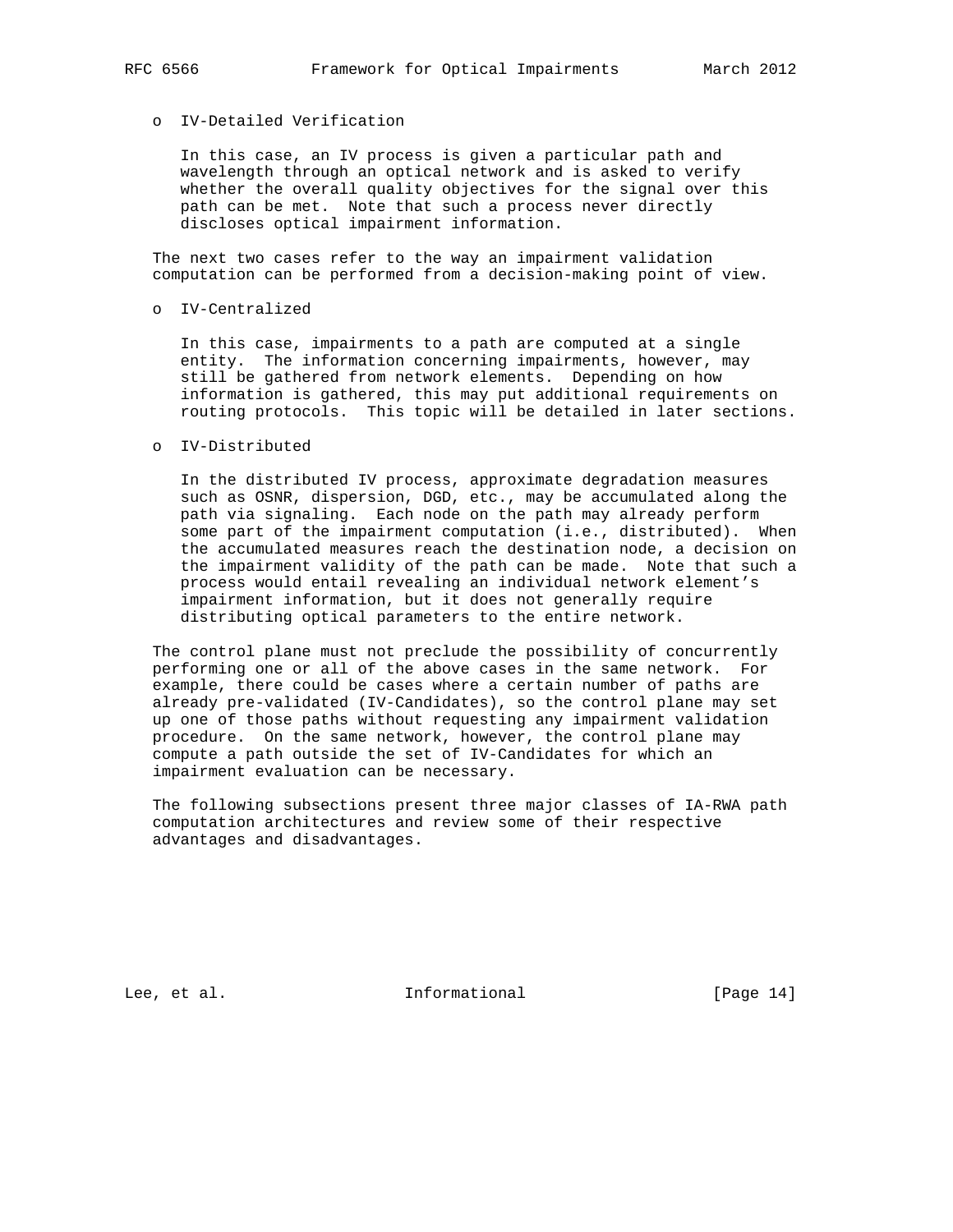## 4.2.1. Combined Routing, WA, and IV

 From the point of view of optimality, reasonably good IA-RWA solutions can be achieved if the PCE can conceptually/algorithmically combine the processes of routing, wavelength assignment, and impairment validation.

 Such a combination can take place if the PCE is given (a) the impairment-free WSON information as discussed in [RFC6163] and (b) impairment information to validate potential paths.

4.2.2. Separate Routing, WA, or IV

 Separating the processes of routing, WA, and/or IV can reduce the need for the sharing of different types of information used in path computation. This was discussed for routing, separate from WA, in [RFC6163]. In addition, as was discussed in Section 4.1.2, some impairment information may not be shared, and this may lead to the need to separate IV from RWA. In addition, if IV needs to be done at a high level of precision, it may be advantageous to offload this computation to a specialized server.

 The following conceptual architectures belong in this general category:

- o R + WA + IV separate routing, wavelength assignment, and impairment validation.
- $O$  R + (WA & IV) routing separate from a combined wavelength assignment and impairment validation process. Note that impairment validation is typically wavelength dependent. Hence, combining WA with IV can lead to improved efficiency.
- o (RWA) + IV combined routing and wavelength assignment with a separate impairment validation process.

 Note that the IV process may come before or after the RWA processes. If RWA comes first, then IV is just rendering a yes/no decision on the selected path and wavelength. If IV comes first, it would need to furnish a list of possible (valid with respect to impairments) routes and wavelengths to the RWA processes.

Lee, et al. Informational [Page 15]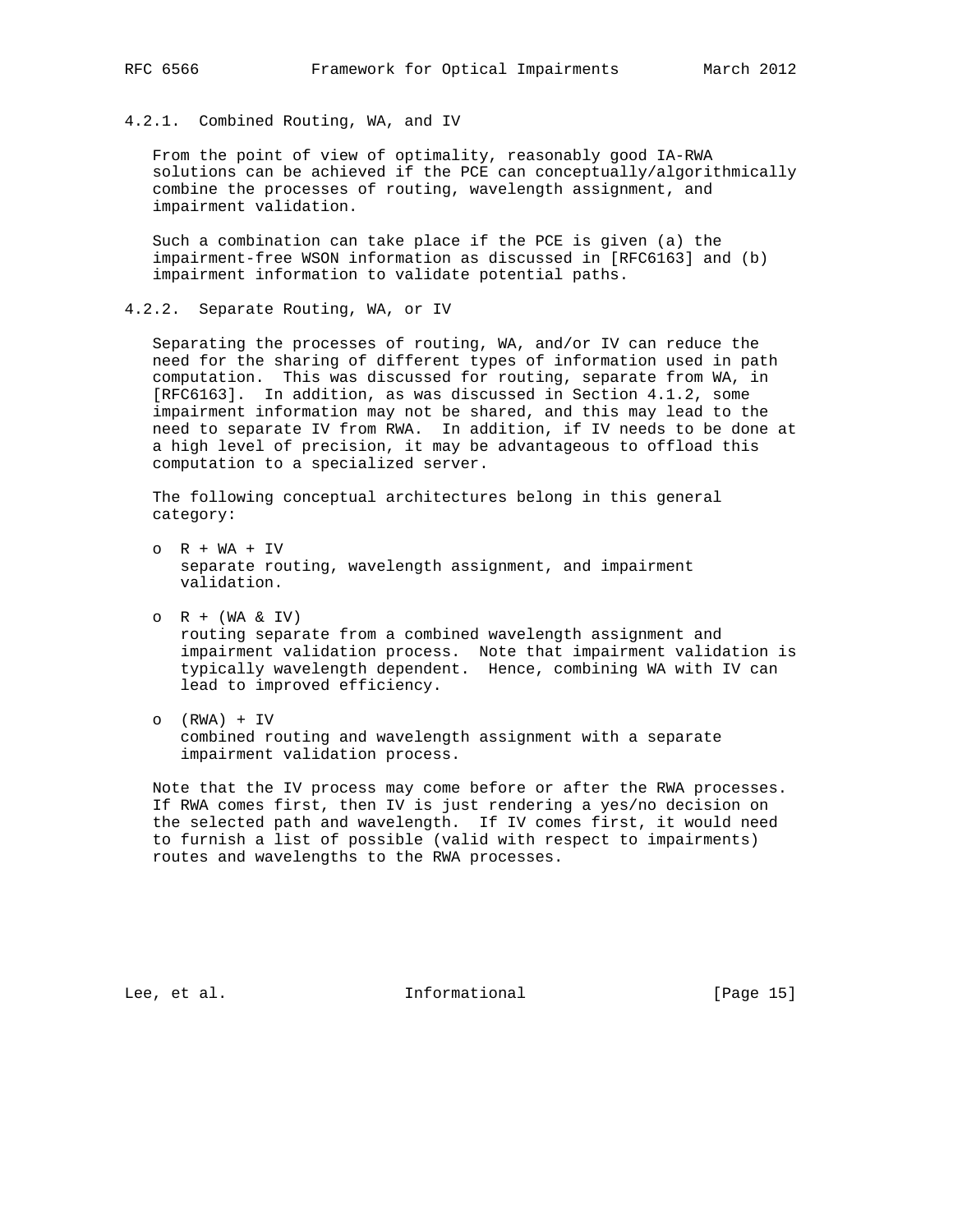# 4.2.3. Distributed WA and/or IV

 In the non-impairment RWA situation [RFC6163], it was shown that a distributed WA process carried out via signaling can eliminate the need to distribute wavelength availability information via an interior gateway protocol (IGP). A similar approach can allow for the distributed computation of impairment effects and avoid the need to distribute impairment characteristics of network elements and links by routing protocols or by other means. Therefore, the following conceptual options belong to this category:

- $O$  RWA +  $D(IV)$  combined routing and wavelength assignment and distributed impairment validation.
- $O$  R + D(WA & IV) routing separate from a distributed wavelength assignment and impairment validation process.

 Distributed impairment validation for a prescribed network path requires that the effects of impairments be calculated by approximate models with cumulative quality measures such as those given in [G.680]. The protocol encoding of the impairment-related information from [G.680] would need to be agreed upon.

 If distributed WA is being done at the same time as distributed IV, then it is necessary to accumulate impairment-related information for all wavelengths that could be used. The amount of information is reduced somewhat as potential wavelengths are discovered to be in use but could be a significant burden for lightly loaded networks with high channel counts.

4.3. Mapping Network Requirements to Architectures

 Figure 2 shows process flows for the three main architectural alternatives to IA-RWA that apply when approximate impairment validation is sufficient. Figure 3 shows process flows for the two main architectural alternatives that apply when detailed impairment verification is required.

Lee, et al. Informational [Page 16]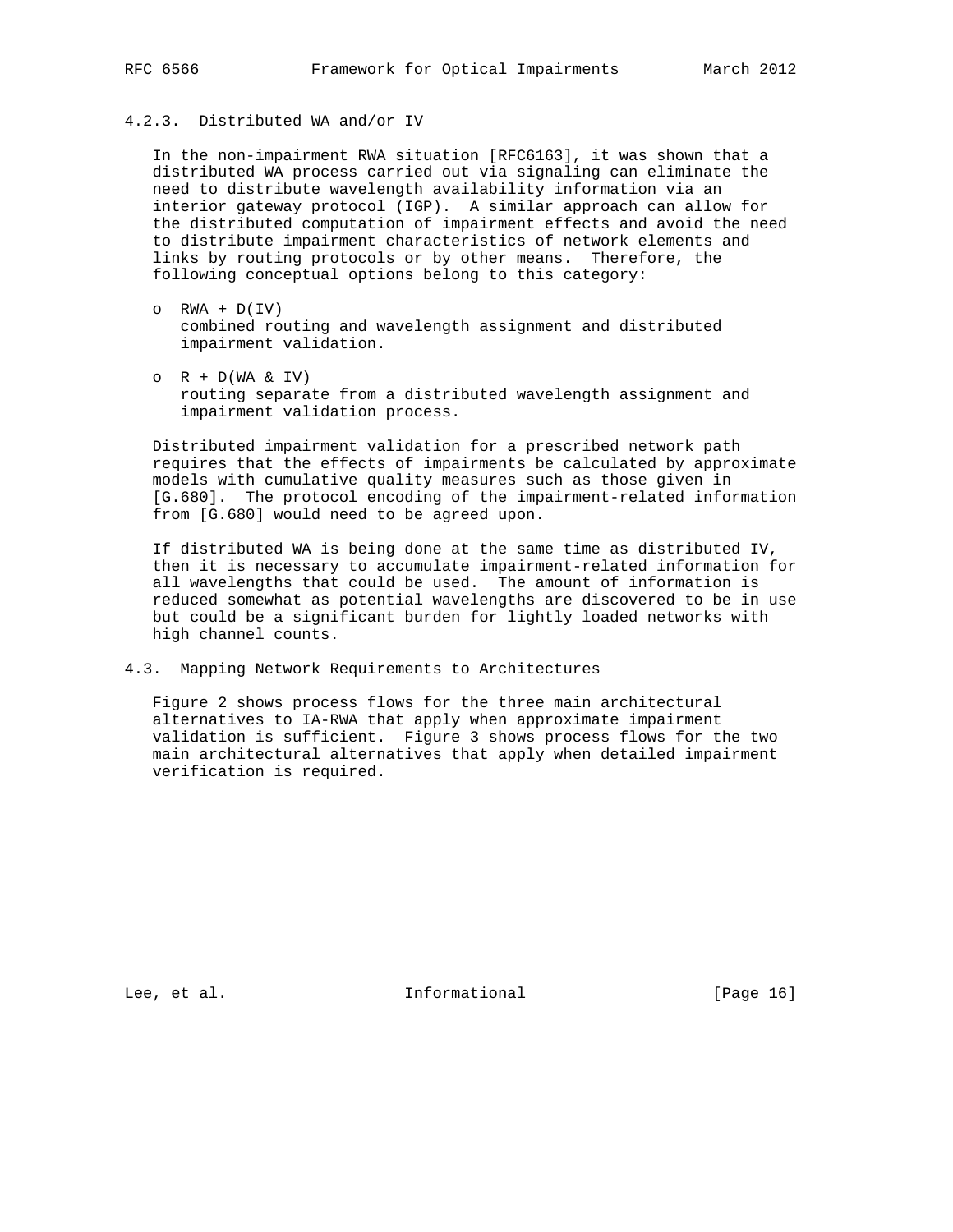

 Figure 2. Process Flows for the Three Main Approximate Impairment Architectural Alternatives

 The advantages, requirements, and suitability of these options are as follows:

o Combined IV & RWA process

 This alternative combines RWA and IV within a single computation entity, enabling highest potential optimality and efficiency in IA-RWA. This alternative requires that the computation entity have impairment information as well as non-impairment RWA information. This alternative can be used with black links but would then need to be provided by the authority controlling the black links.

o IV-Candidates + RWA process

 This alternative allows separation of impairment information into two computation entities while still maintaining a high degree of potential optimality and efficiency in IA-RWA. The IV-Candidates process needs to have impairment information from all optical network elements, while the RWA process needs to have

Lee, et al. 10 mm informational [Page 17]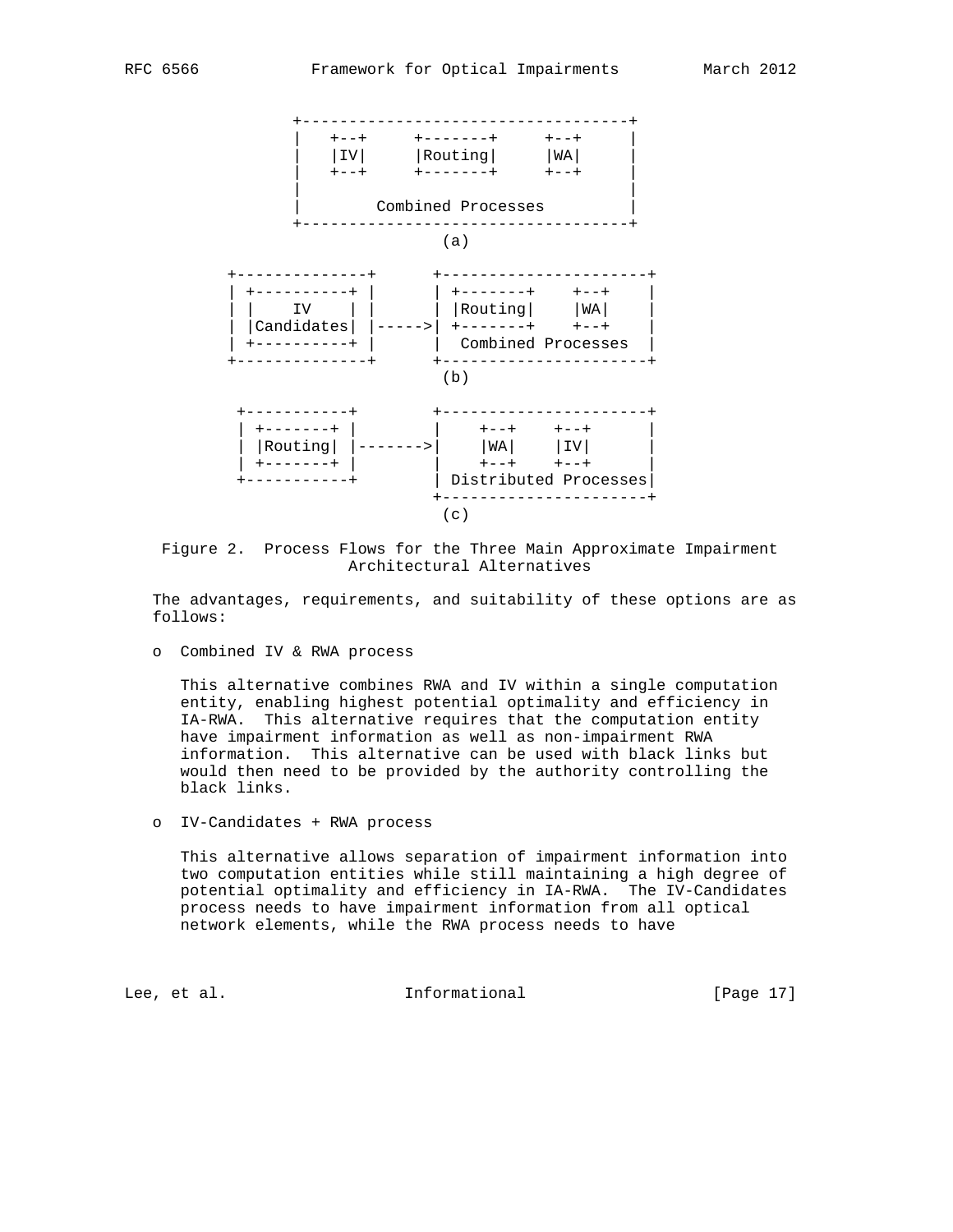non-impairment RWA information from the network elements. This alternative can be used with black links, but the authority in control of the black links would need to provide the functionality of the IV-Candidates process. Note that this is still very useful, since the algorithmic areas of IV and RWA are very different and conducive to specialization.

## o Routing + Distributed WA and IV

 In this alternative, a signaling protocol may be extended and leveraged in the wavelength assignment and impairment validation processes. Although this doesn't enable as high a potential degree of optimality as (a) or (b), it does not require distribution of either link wavelength usage or link/node impairment information. Note that this is most likely not suitable for black links.





 The advantages, requirements, and suitability of these detailed validation options are as follows:

o Combined Approximate IV & RWA + Detailed-IV

 This alternative combines RWA and approximate IV within a single computation entity, enabling the highest potential optimality and efficiency in IA-RWA while keeping a separate entity performing detailed impairment validation. In the case of black links, the authority controlling the black links would need to provide all functionality.

Lee, et al. 10 mm informational [Page 18]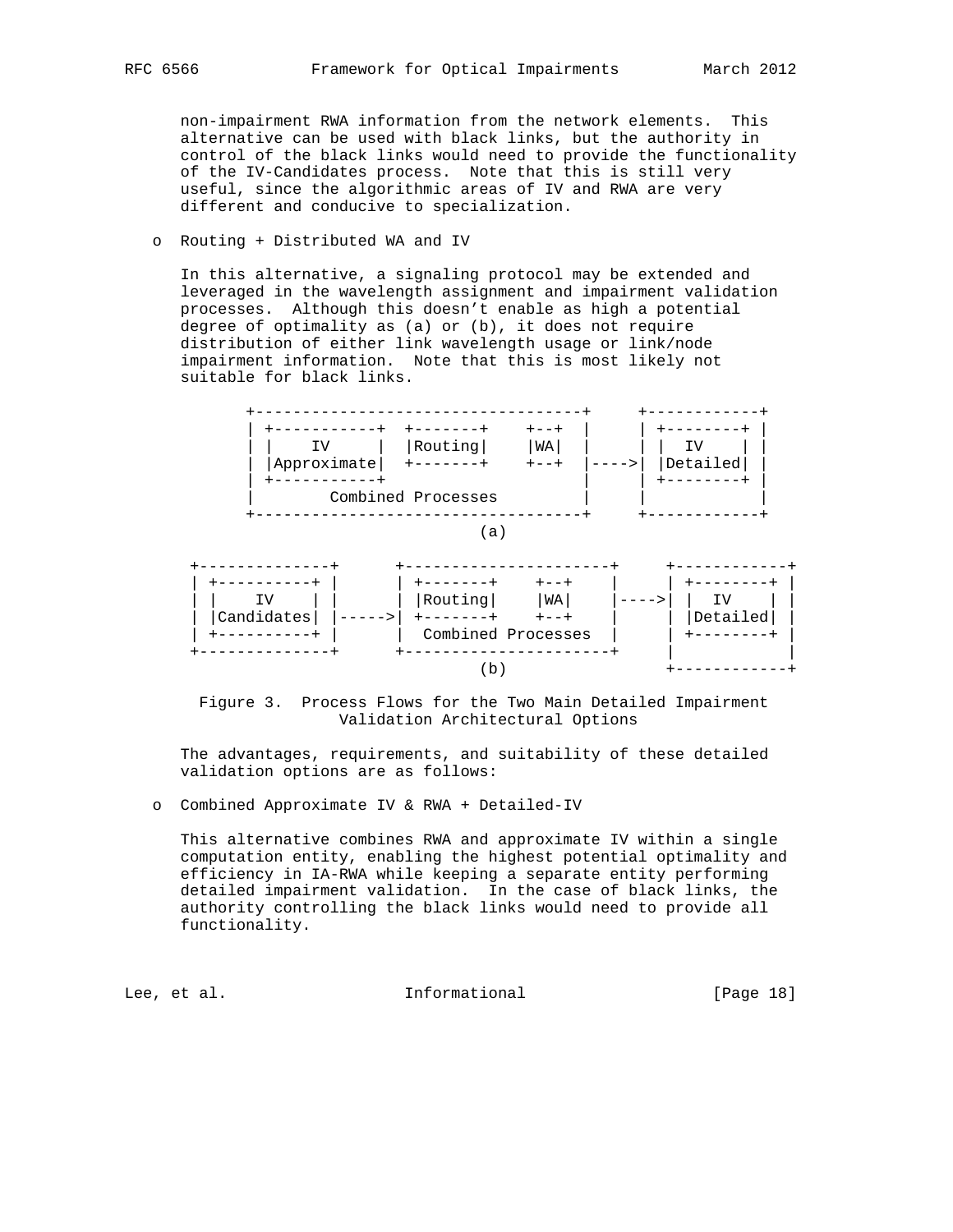o IV-Candidates + RWA + Detailed-IV

 This alternative allows separation of approximate impairment information into a computation entity while still maintaining a high degree of potential optimality and efficiency in IA-RWA; then, a separate computation entity performs detailed impairment validation. Note that detailed impairment estimation is not standardized.

5. Protocol Implications

 The previous IA-RWA architectural alternatives and process flows make differing demands on a GMPLS/PCE-based control plane. This section discusses the use of (a) an impairment information model, (b) the PCE as computation entity assuming the various process roles and consequences for PCEP, (c) possible extensions to signaling, and (d) possible extensions to routing. This document is providing this evaluation to aid protocol solutions work. The protocol specifications may deviate from this assessment. The assessment of the impacts to the control plane for IA-RWA is summarized in Figure 4.

| IA-RWA Option                    | PCE |     | Sig   Info Model   Routing |     |
|----------------------------------|-----|-----|----------------------------|-----|
| Combined<br>IV & RWA             | Yes | No  | Yes                        | Yes |
| IV-Candidates<br>+ RWA           | Yes | No  | Yes                        | Yes |
| Routing +<br>Distributed IV, RWA | No  | Yes | Yes                        | No  |

Figure 4. IA-RWA Architectural Options and Control Plane Impacts

### 5.1. Information Model for Impairments

 As previously discussed, most IA-RWA scenarios rely, to a greater or lesser extent, on a common impairment information model. A number of ITU-T Recommendations cover both detailed and approximate impairment characteristics of fibers, a variety of devices, and a variety of subsystems. An impairment model that can be used as a guideline for optical network elements and assessment of path viability is given in [G.680].

Lee, et al. Informational [Page 19]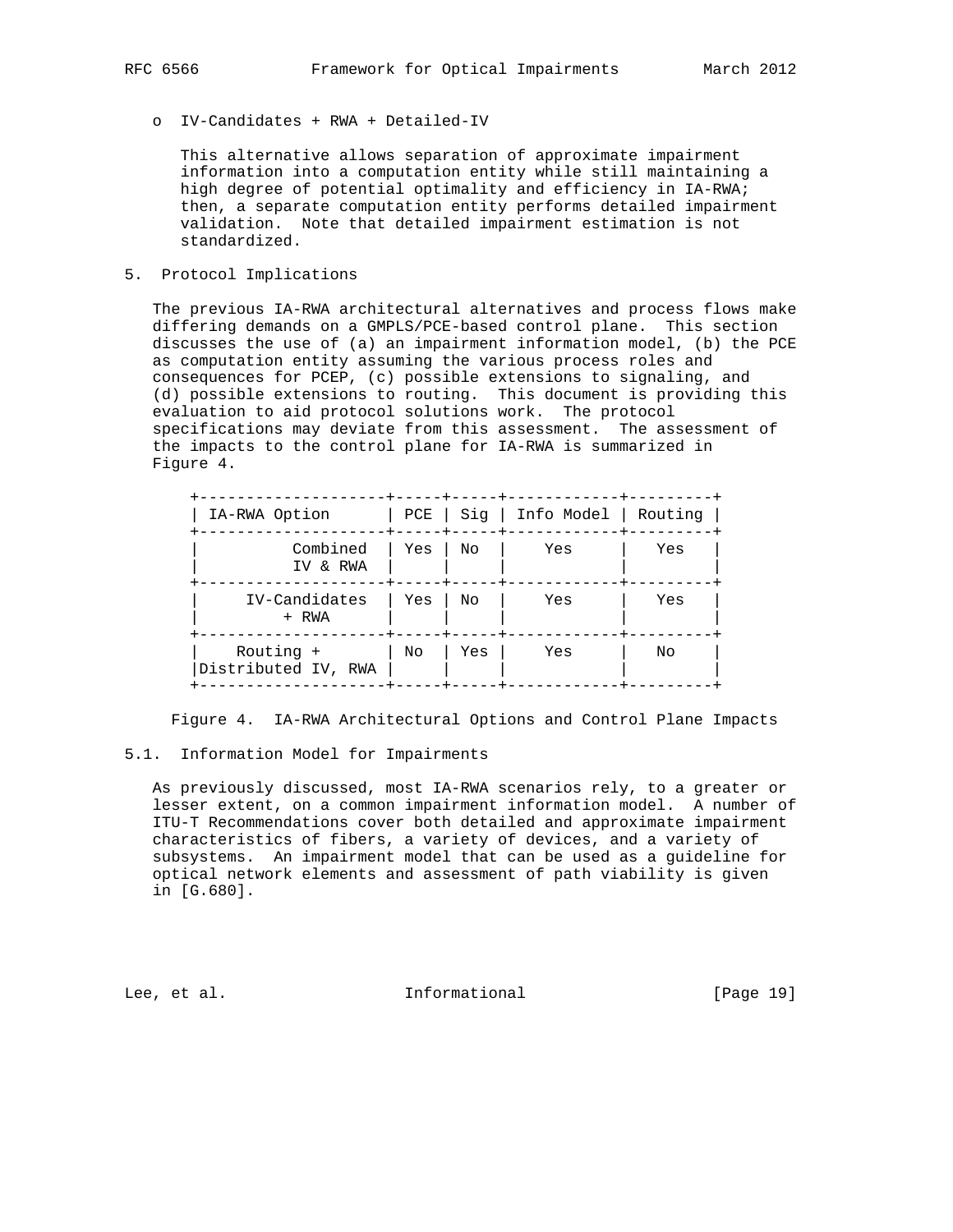It should be noted that the current version of [G.680] is limited to networks composed of a single WDM line system vendor combined with OADMs and/or PXCs from potentially multiple other vendors. This is known as "situation 1" and is shown in Figure 1-1 of [G.680]. It is planned in the future that [G.680] will include networks incorporating line systems from multiple vendors, as well as OADMs and/or PXCs from potentially multiple other vendors. This is known as "situation 2" and is shown in Figure 1-2 of [G.680].

 For the case of distributed IV, this would require more than an impairment information model. It would need a common impairment "computation" model. In the distributed IV case, one needs to standardize the accumulated impairment measures that will be conveyed and updated at each node. Section 9 of [G.680] provides guidance in this area, with specific formulas given for OSNR, residual dispersion, polarization mode dispersion/polarization-dependent loss, and effects of channel uniformity. However, specifics of what intermediate results are kept and in what form would need to be standardized for interoperability. As noted in [G.680], this information may possibly not be sufficient, and in such a case, the applicability would be network dependent.

## 5.2. Routing

 Different approaches to path/wavelength impairment validation give rise to different demands placed on GMPLS routing protocols. In the case where approximate impairment information is used to validate paths, GMPLS routing may be used to distribute the impairment characteristics of the network elements and links based on the impairment information model previously discussed.

 Depending on the computational alternative, the routing protocol may need to advertise information necessary to the impairment validation process. This can potentially cause scalability issues, due to the high volume of data that need to be advertised. Such issues can be addressed by separating data that need to be advertised only rarely from data that need to be advertised more frequently, or by adopting other forms of awareness solutions as described in previous sections (e.g., a centralized and/or external IV entity).

 In terms of scenario C in Section 4.1.1, the model defined by [G.680] will apply, and the routing protocol will need to gather information required for such computations.

 In the case of distributed IV, no new demands would be placed on the routing protocol.

Lee, et al. 10 mm informational [Page 20]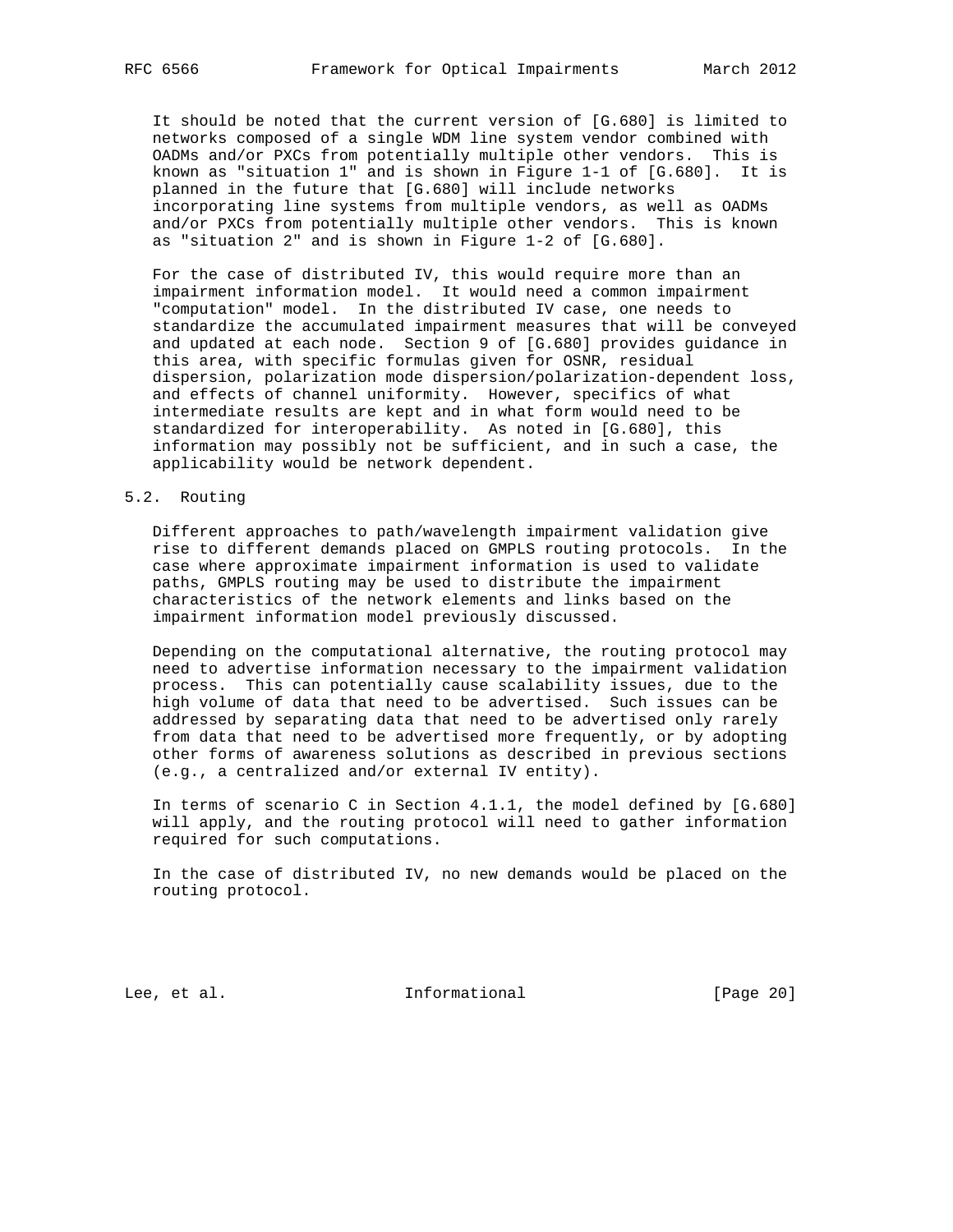# 5.3. Signaling

 The largest impacts on signaling occur in the cases where distributed impairment validation is performed. In this case, it is necessary to accumulate impairment information, as previously discussed. In addition, since the characteristics of the signal itself, such as modulation type, can play a major role in the tolerance of impairments, this type of information will need to be implicitly or explicitly signaled so that an impairment validation decision can be made at the destination node.

 It remains for further study whether it may be beneficial to include additional information to a connection request, such as desired egress signal quality (defined in some appropriate sense) in non-distributed IV scenarios.

# 5.4. PCE

 In Section 4.2, a number of computational architectural alternatives were given that could be used to meet the various requirements and constraints of Section 4.1. Here, the focus is on how these alternatives could be implemented via either a single PCE or a set of two or more cooperating PCEs, and the impacts on the PCEP. This document provides this evaluation to aid solutions work. The protocol specifications may deviate from this assessment.

5.4.1. Combined IV & RWA

 In this situation, shown in Figure 2(a), a single PCE performs all of the computations needed for IA-RWA.

- o Traffic Engineering (TE) Database requirements: WSON topology and switching capabilities, WSON WDM link wavelength utilization, and WSON impairment information.
- o PCC to PCE Request Information: Signal characteristics/type, required quality, source node, and destination node.
- o PCE to PCC Reply Information: If the computations completed successfully, then the PCE returns the path and its assigned wavelength. If the computations could not complete successfully, it would be potentially useful to know why. At a minimum, it is of interest to know if this was due to lack of wavelength availability, impairment considerations, or both. The information to be conveyed is for further study.

Lee, et al. 10 mm informational [Page 21]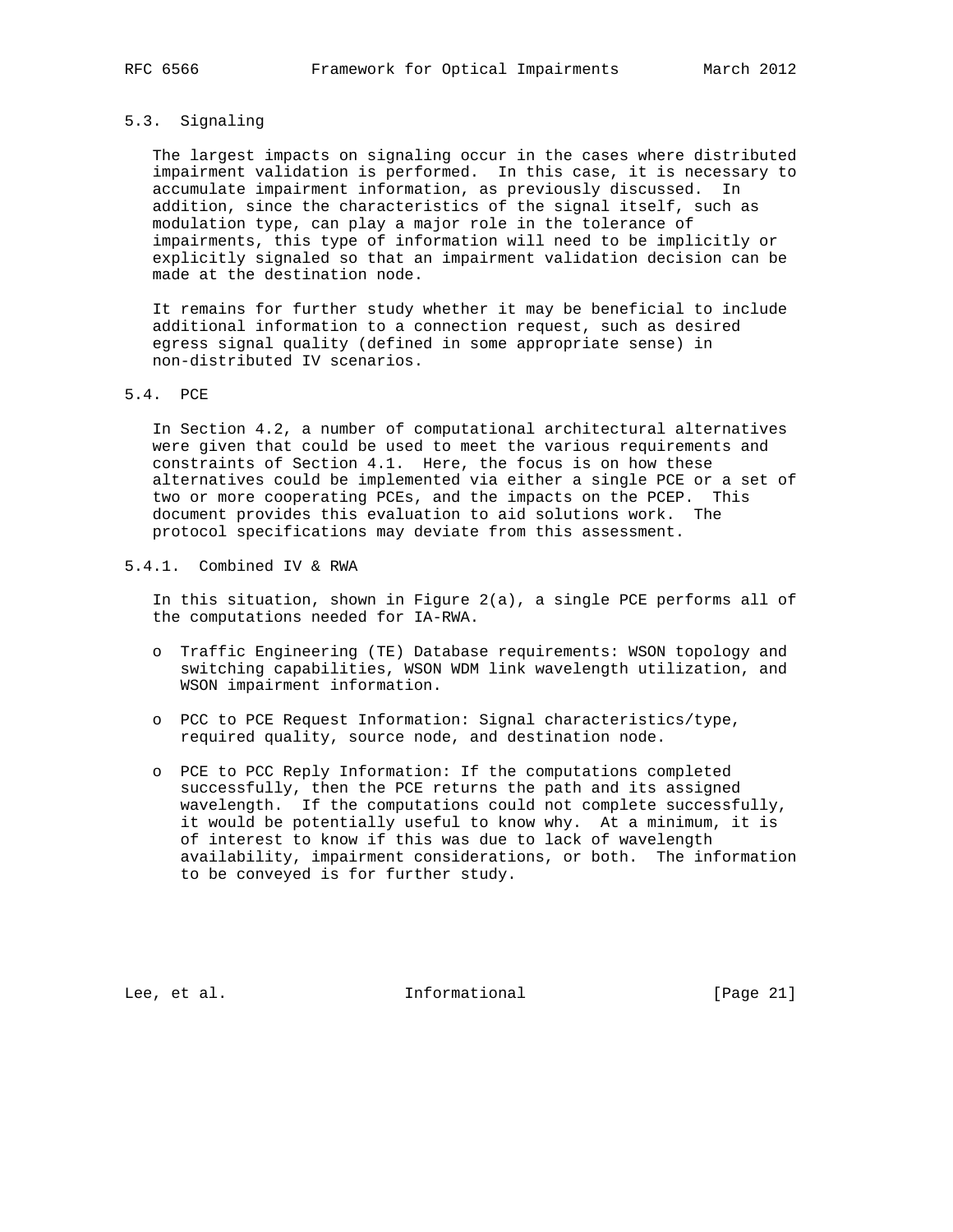# 5.4.2. IV-Candidates + RWA

In this situation, as shown in Figure  $2(b)$ , two separate processes are involved in the IA-RWA computation. This requires two cooperating path computation entities: one for the IV-Candidates process and another for the RWA process. In addition, the overall process needs to be coordinated. This could be done with yet another PCE, or this functionality could be added to one of a number of previously defined entities. This later option requires that the RWA entity also act as the overall process coordinator. The roles, responsibilities, and information requirements for these two entities, when instantiated as PCEs, are given below.

RWA and Coordinator PCE (RWA-Coord PCE):

 The RWA-Coord PCE is responsible for interacting with the PCC and for utilizing the IV-Candidates PCE as needed during RWA computations. In particular, it needs to know that it is to use the IV-Candidates PCE to obtain a potential set of routes and wavelengths.

- o TE Database requirements: WSON topology and switching capabilities, and WSON WDM link wavelength utilization (no impairment information).
- o PCC to RWA PCE request: same as in the combined case.
- o RWA PCE to PCC reply: same as in the combined case.
- o RWA PCE to IV-Candidates PCE request: The RWA PCE asks for a set of at most K routes, along with acceptable wavelengths between nodes specified in the original PCC request.
- o IV-Candidates PCE reply to RWA PCE: The IV-Candidates PCE returns a set of at most K routes, along with acceptable wavelengths between nodes specified in the RWA PCE request.

IV-Candidates PCE:

 The IV-Candidates PCE is responsible for impairment-aware path computation. It need not take into account current link wavelength utilization, but this is not prohibited. The IV-Candidates PCE is only required to interact with the RWA PCE as indicated above, and not the initiating PCC. Note: The RWA-Coord PCE is also a PCC with respect to the IV-Candidate.

Lee, et al. 1nformational [Page 22]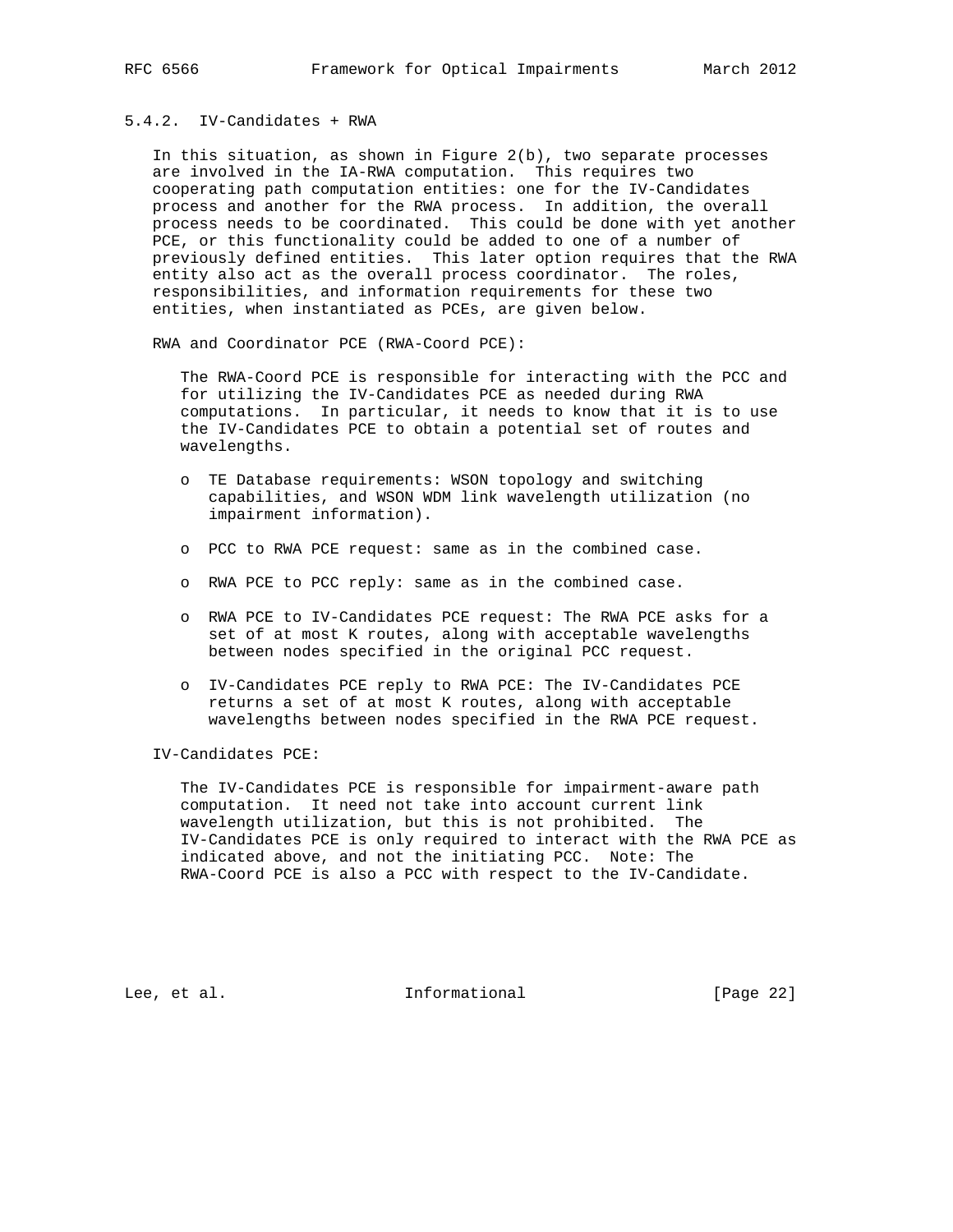o TE Database requirements: WSON topology and switching capabilities, and WSON impairment information (no information link wavelength utilization required).

 Figure 5 shows a sequence diagram for the possible interactions between the PCC, RWA-Coord PCE, and IV-Candidates PCE.



 Figure 5. Sequence Diagram for the Interactions between the PCC, RWA-Coord PCE, and IV-Candidates PCE

 In step (a), the PCC requests a path that meets specified quality constraints between two nodes (A and Z) for a given signal represented either by a specific type or a general class with associated parameters. In step (b), the RWA-Coord PCE requests up to K candidate paths between nodes A and Z, and associated acceptable wavelengths. The term "K candidate paths" is associated with the k shortest path algorithm. It refers to an algorithm that finds multiple k short paths connecting the source and the destination in a graph allowing repeated vertices and edges in the paths. See details in [Eppstein].

Lee, et al. 10 mm informational [Page 23]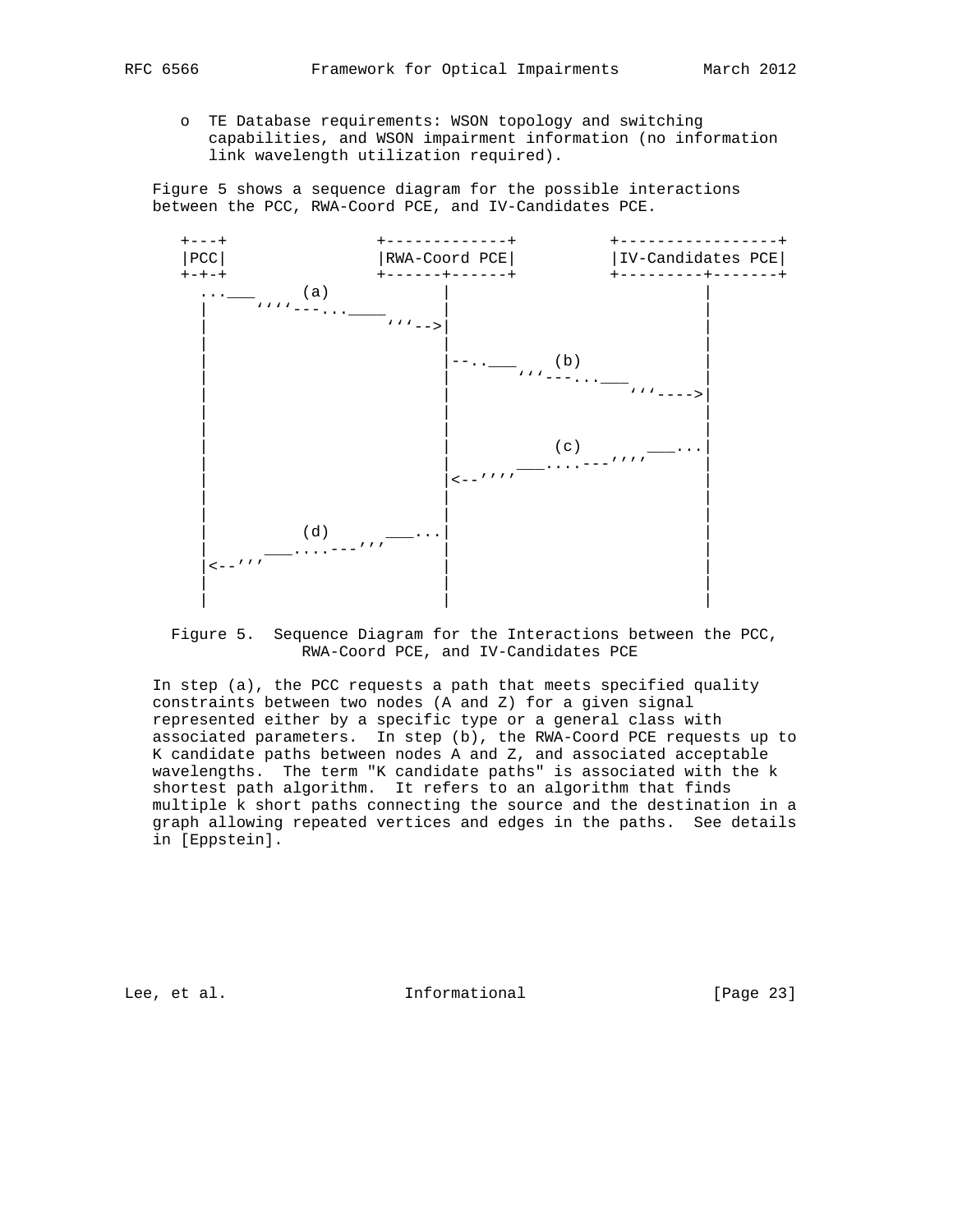In step (c), the IV-Candidates PCE returns this list to the RWA-Coord PCE, which then uses this set of paths and wavelengths as input (e.g., a constraint) to its RWA computation. In step (d), the RWA-Coord PCE returns the overall IA-RWA computation results to the PCC.

## 5.4.3. Approximate IA-RWA + Separate Detailed-IV

 Previously, Figure 3 showed two cases where a separate detailed impairment validation process could be utilized. It is possible to place the detailed validation process into a separate PCE. Assuming that a different PCE assumes a coordinating role and interacts with the PCC, it is possible to keep the interactions with this separate IV-Detailed PCE very simple. Note that, from a message flow perspective, there is some inefficiency as a result of separating the IV-Candidates PCE from the IV-Detailed PCE in order to achieve a high degree of potential optimality.

IV-Detailed PCE:

- o TE Database requirements: The IV-Detailed PCE will need optical impairment information, WSON topology, and, possibly, WDM link wavelength usage information. This document puts no restrictions on the type of information that may be used in these computations.
- o RWA-Coord PCE to IV-Detailed PCE request: The RWA-Coord PCE will furnish signal characteristics, quality requirements, path, and wavelength to the IV-Detailed PCE.
- o IV-Detailed PCE to RWA-Coord PCE reply: The reply is essentially a yes/no decision as to whether the requirements could actually be met. In the case where the impairment validation fails, it would be helpful to convey information related to the cause or to quantify the failure, e.g., so that a judgment can be made regarding whether to try a different signal or adjust signal parameters.

 Figure 6 shows a sequence diagram for the interactions corresponding to the process shown in Figure 3(b). This involves interactions between the PCC, RWA PCE (acting as coordinator), IV-Candidates PCE, and IV-Detailed PCE.

 In step (a), the PCC requests a path that meets specified quality constraints between two nodes (A and Z) for a given signal represented either by a specific type or a general class with associated parameters. In step (b), the RWA-Coord PCE requests up to K candidate paths between nodes A and Z, and associated acceptable wavelengths. In step (c), the IV-Candidates PCE returns this list to

Lee, et al. 1nformational [Page 24]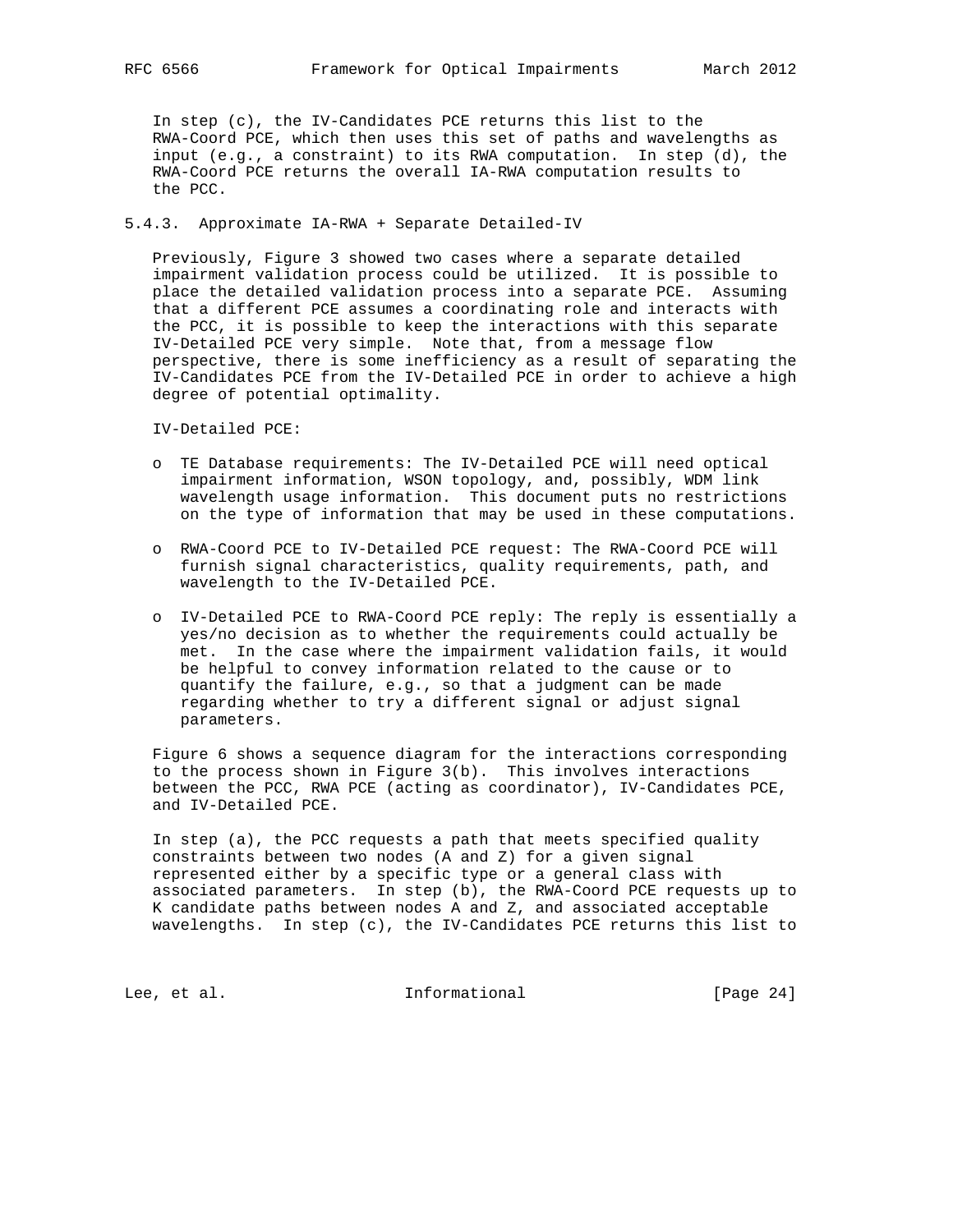the RWA-Coord PCE, which then uses this set of paths and wavelengths as input (e.g., a constraint) to its RWA computation. In step (d), the RWA-Coord PCE requests a detailed verification of the path and wavelength that it has computed. In step (e), the IV-Detailed PCE returns the results of the validation to the RWA-Coord PCE. Finally, in step (f), the RWA-Coord PCE returns the final results (either a path and wavelength, or a cause for the failure to compute a path and wavelength) to the PCC.



 Figure 6. Sequence Diagram for the Interactions between the PCC, RWA-Coord PCE, IV-Candidates PCE, and IV-Detailed PCE

## 6. Manageability and Operations

 The issues concerning manageability and operations are beyond the scope of this document. The details of manageability and operational issues will have to be deferred to future protocol implementations.

Lee, et al. 10 mm informational [Page 25]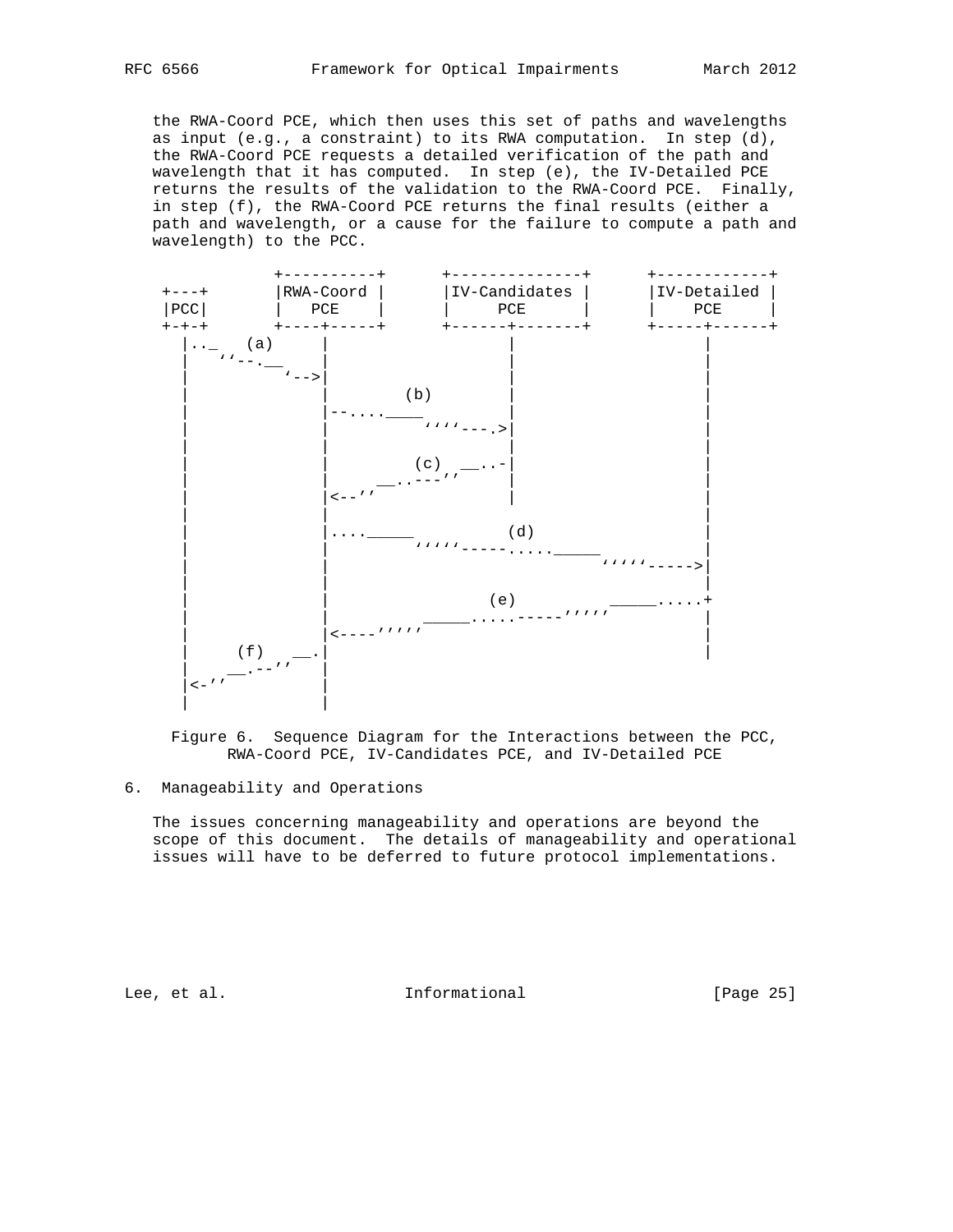On a high level, the GMPLS-routing-based architecture discussed in Section 5.2 may have to deal with how to resolve potential scaling issues associated with disseminating a large amount of impairment characteristics of the network elements and links.

 From a scaling point of view, the GMPLS-signaling-based architecture discussed in Section 5.3 would be more scalable than other alternatives, as this architecture would avoid the dissemination of a large amount of data to the networks. This benefit may come, however, at the expense of potentially inefficient use of network resources.

 The PCE-based architectures discussed in Section 5.4 would have to consider operational complexity when implementing options that require the use of multiple PCE servers. The most serious case is the option discussed in Section 5.4.3 ("Approximate IA-RWA + Separate Detailed-IV"). The combined IV & RWA option (which was discussed in Section 5.4.1), on the other hand, is simpler to operate than are other alternatives, as one PCE server handles all functionality; however, this option may suffer from a heavy computation and processing burden compared to other alternatives.

 Interoperability may be a hurdle to overcome when trying to agree on some impairment parameters, especially those that are associated with the black links. This work has been in progress in ITU-T and needs some more time to mature.

## 7. Security Considerations

 This document discusses a number of control plane architectures that incorporate knowledge of impairments in optical networks. If such an architecture is put into use within a network, it will by its nature contain details of the physical characteristics of an optical network. Such information would need to be protected from intentional or unintentional disclosure, similar to other network information used within intra-domain protocols.

 This document does not require changes to the security models within GMPLS and associated protocols. That is, the OSPF-TE, RSVP-TE, and PCEP security models could be operated unchanged. However, satisfying the requirements for impairment information dissemination using the existing protocols may significantly affect the loading of those protocols and may make the operation of the network more vulnerable to active attacks such as injections, impersonation, and man-in-the-middle attacks. Therefore, additional care may be required to ensure that the protocols are secure in the impairment aware WSON environment.

Lee, et al. 10 mm informational [Page 26]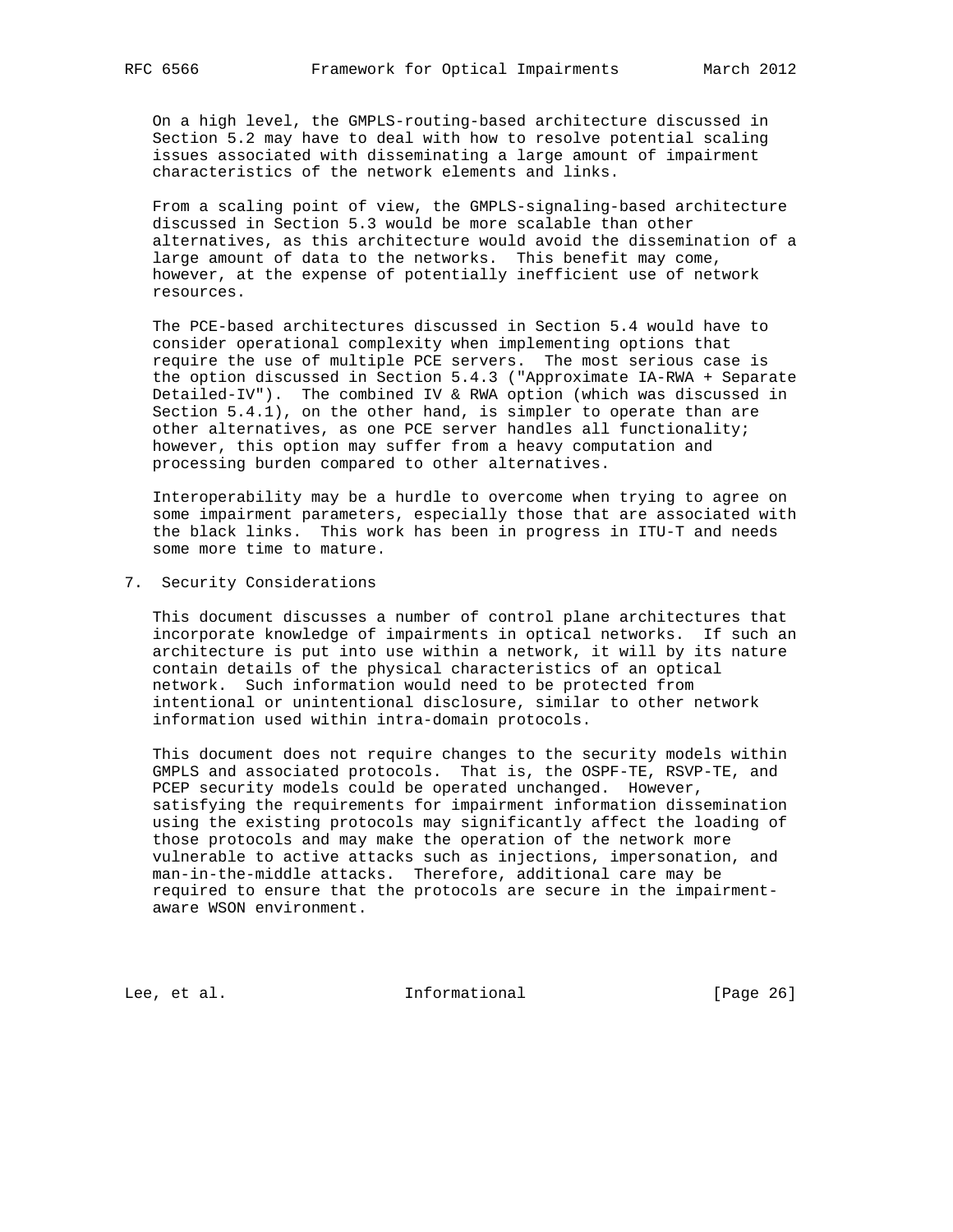Furthermore, the additional information distributed in order to address impairment information represents a disclosure of network capabilities that an operator may wish to keep private. Consideration should be given to securing this information. For a general discussion on MPLS- and GMPLS-related security issues, see the MPLS/GMPLS security framework [RFC5920] and, in particular, text detailing security issues when the control plane is physically separated from the data plane.

- 8. References
- 8.1. Normative References
	- [G.680] ITU-T Recommendation G.680, "Physical transfer functions of optical network elements", July 2007.
	- [RFC3945] Mannie, E., Ed., "Generalized Multi-Protocol Label Switching (GMPLS) Architecture", RFC 3945, October 2004.
	- [RFC4655] Farrel, A., Vasseur, J.-P., and J. Ash, "A Path Computation Element (PCE)-Based Architecture", RFC 4655, August 2006.
- 8.2. Informative References
	- [Eppstein] Eppstein, D., "Finding the k shortest paths", 35th IEEE Symposium on Foundations of Computer Science, Santa Fe, pp. 154-165, 1994.
	- [G.698.1] ITU-T Recommendation G.698.1, "Multichannel DWDM applications with single-channel optical interfaces", November 2009.
	- [G.698.2] ITU-T Recommendation G.698.2, "Amplified multichannel dense wavelength division multiplexing applications with single channel optical interfaces", November 2009.
	- [G.Sup39] ITU-T Series G Supplement 39, "Optical system design and engineering considerations", February 2006.
	- [RFC4054] Strand, J., Ed., and A. Chiu, Ed., "Impairments and Other Constraints on Optical Layer Routing", RFC 4054, May 2005.

Lee, et al. Informational [Page 27]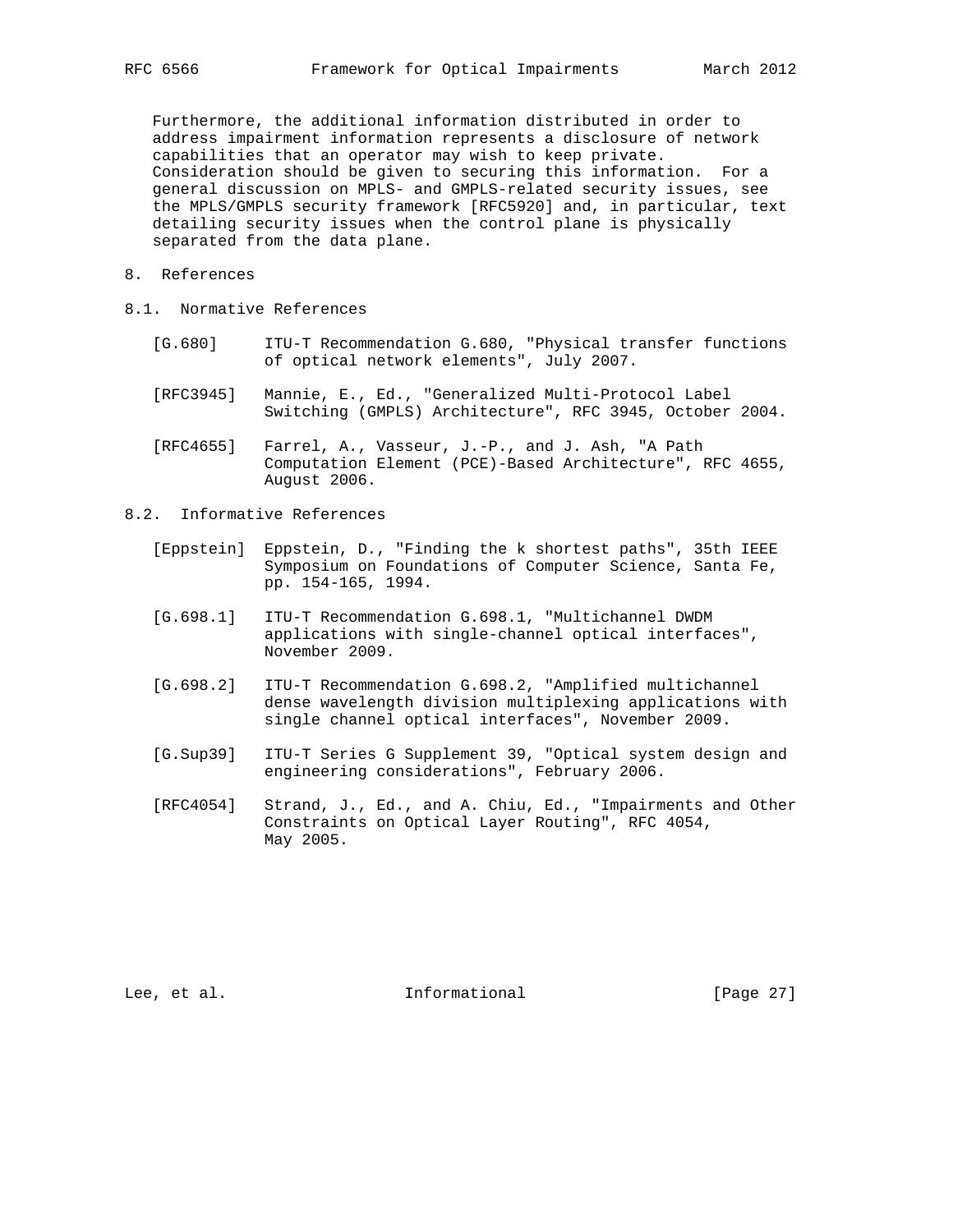- [RFC5920] Fang, L., Ed., "Security Framework for MPLS and GMPLS Networks", RFC 5920, July 2010.
- [RFC6163] Lee, Y., Ed., Bernstein, G., Ed., and W. Imajuku, "Framework for GMPLS and Path Computation Element (PCE) Control of Wavelength Switched Optical Networks (WSONs)", RFC 6163, April 2011.

Lee, et al. 100 mm informational [Page 28]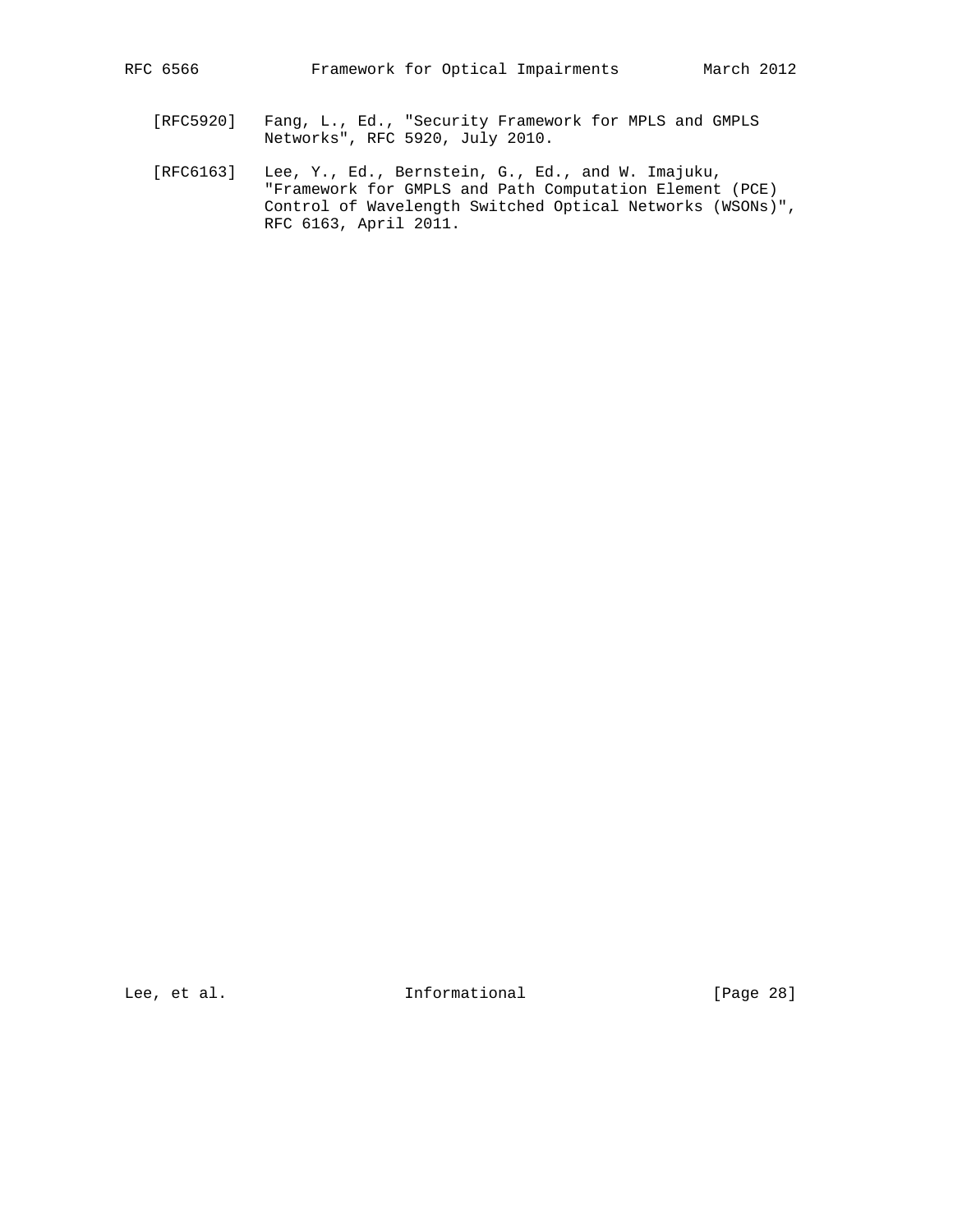# 9. Contributors

 Ming Chen Huawei Technologies Co., Ltd. F3-5-B R&D Center, Huawei Base Bantian, Longgang District Shenzhen 518129 P.R. China

 Phone: +86-755-28973237 EMail: mchen@huawei.com

 Rebecca Han Huawei Technologies Co., Ltd. F3-5-B R&D Center, Huawei Base Bantian, Longgang District Shenzhen 518129 P.R.China

 Phone: +86-755-28973237 EMail: hanjianrui@huawei.com

 Gabriele Galimberti Cisco Via Philips 12 20052 Monza Italy

 Phone: +39 039 2091462 EMail: ggalimbe@cisco.com

 Alberto Tanzi Cisco Via Philips 12 20052 Monza Italy Phone: +39 039 2091469

EMail: altanzi@cisco.com

Lee, et al. Informational [Page 29]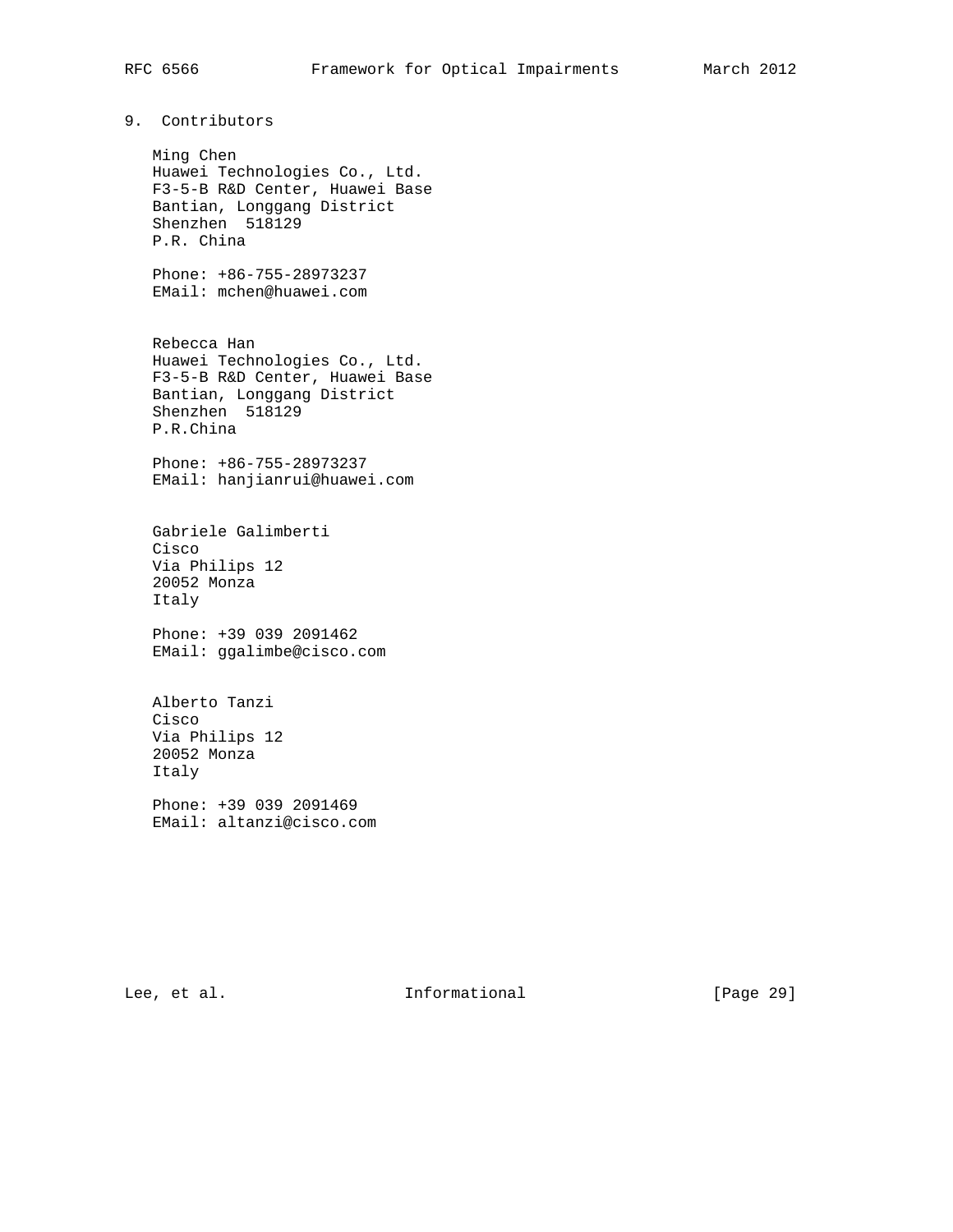David Bianchi Cisco Via Philips 12 20052 Monza Italy EMail: davbianc@cisco.com Moustafa Kattan Cisco Dubai 500321 United Arab Emirates EMail: mkattan@cisco.com Dirk Schroetter Cisco EMail: dschroet@cisco.com Daniele Ceccarelli Ericsson Via A. Negrone 1/A Genova - Sestri Ponente Italy EMail: daniele.ceccarelli@ericsson.com Elisa Bellagamba Ericsson Farogatan 6 Kista 164 40 Sweden EMail: elisa.bellagamba@ericsson.com Diego Caviglia Ericsson Via A. Negrone 1/A Genova - Sestri Ponente Italy EMail: diego.caviglia@ericsson.com

Lee, et al. Informational [Page 30]